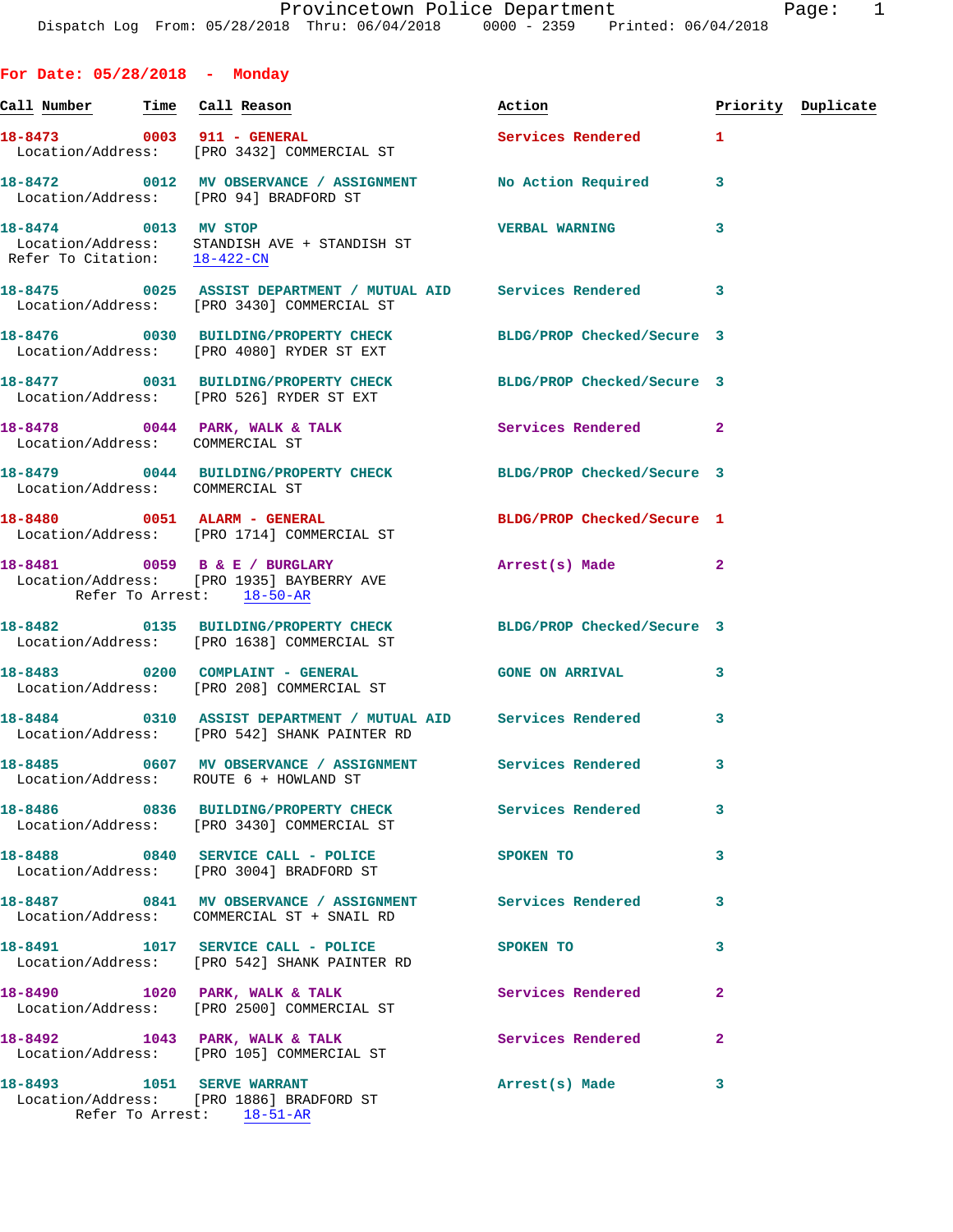|                                                            | Dispatch Log From: 05/28/2018 Thru: 06/04/2018 0000 - 2359 Printed: 06/04/2018                                   | Provincetown Police Department Page: 2 |                |
|------------------------------------------------------------|------------------------------------------------------------------------------------------------------------------|----------------------------------------|----------------|
|                                                            | 18-8494 1123 HAZARDS 2007 Services Rendered<br>Location/Address: WEST VINE ST + BRADFORD ST EXT                  |                                        | $\mathbf{2}$   |
|                                                            | 18-8495 1226 LOST PROPERTY Services Rendered 3<br>Location/Address: [PRO 542] SHANK PAINTER RD                   |                                        |                |
| Refer To Citation: $18-425-CN$                             |                                                                                                                  | <b>VERBAL WARNING</b>                  | 3              |
| 18-8497 1241 MV COMPLAINT<br>Location/Address: PLEASANT ST |                                                                                                                  | SPOKEN TO                              | $\mathbf{2}$   |
|                                                            | 18-8498 1407 DISTURBANCE - FIGHT / ARGUMENT Services Rendered 1<br>Location/Address: [PRO 1288] BRADFORD ST      |                                        |                |
|                                                            | 18-8499   1444   COMPLAINT - GENERAL   SPOKEN TO<br>Location/Address: [PRO 542] SHANK PAINTER RD                 |                                        | 3              |
|                                                            | 18-8500 1512 LANDLORD / TENANT SPOKEN TO<br>Location/Address: [PRO 3739] COMMERCIAL ST                           |                                        | $\overline{2}$ |
|                                                            | 18-8502 1548 BUILDING/PROPERTY CHECK BLDG/PROP Checked/Secure 3<br>Location/Address: [PRO 1778] SHANK PAINTER RD |                                        |                |
|                                                            | 18-8504 1631 LOST PROPERTY<br>Location/Address: [PRO 3771] COMMERCIAL ST                                         | Services Rendered 3                    |                |
|                                                            | 18-8503 1633 PARK, WALK & TALK 1988 Services Rendered<br>Location/Address: [PRO 105] COMMERCIAL ST               |                                        | $\mathbf{2}$   |
| 18-8506 1807 ANIMAL CALL<br>Location/Address: KENDALL LN   |                                                                                                                  | Services Rendered                      | $\mathbf{2}$   |
|                                                            | 18-8508 1928 LARCENY / FORGERY / FRAUD Investigated<br>Location/Address: [PRO 395] COMMERCIAL ST                 |                                        | $\mathbf{2}$   |
|                                                            | 18-8509               1955    PARKING COMPLAINT<br>Location/Address:     [PRO 3609] COMMERCIAL ST                | No Action Required                     | $\mathbf{3}$   |
| Location/Address: [PRO 3440] ROUTE 6                       | 18-8510 2017 MV OBSERVANCE / ASSIGNMENT No Action Required 3                                                     |                                        |                |
|                                                            | 18-8511 2018 BUILDING/PROPERTY CHECK BLDG/PROP Checked/Secure 3<br>Location/Address: [PRO 105E] COMMERCIAL ST    |                                        |                |
|                                                            | 18-8512 2022 MV COMPLAINT<br>Location/Address: BRADFORD ST + PRINCE ST                                           | Could Not Locate                       | $\mathbf{2}$   |
|                                                            | 18-8513 2031 BUILDING/PROPERTY CHECK BLDG/PROP Checked/Secure 3<br>Location/Address: [PRO 2500] COMMERCIAL ST    |                                        |                |
|                                                            | 18-8515 2150 BUILDING/PROPERTY CHECK<br>Location/Address: [PRO 3259] MACMILLAN WHARF                             | BLDG/PROP Checked/Secure 3             |                |
|                                                            | 18-8516 2151 BUILDING/PROPERTY CHECK<br>Location/Address: [PRO 4080] RYDER ST EXT                                | BLDG/PROP Checked/Secure 3             |                |
|                                                            | 18-8517 2151 BUILDING/PROPERTY CHECK<br>Location/Address: [PRO 526] RYDER ST EXT                                 | BLDG/PROP Checked/Secure 3             |                |
|                                                            | 18-8518 2152 BUILDING/PROPERTY CHECK BLDG/PROP Checked/Secure 3<br>Location/Address: [PRO 1638] COMMERCIAL ST    |                                        |                |
|                                                            | 18-8519 2158 BUILDING/PROPERTY CHECK<br>Location/Address: [PRO 1952] COMMERCIAL ST                               | BLDG/PROP Checked/Secure 3             |                |
|                                                            | 18-8520 2202 BUILDING/PROPERTY CHECK<br>Location/Address: [PRO 519] RACE POINT RD                                | BLDG/PROP Checked/Secure 3             |                |
| 18-8521 2207 BAR CHECK                                     |                                                                                                                  | No Action Required                     | $\mathbf{2}$   |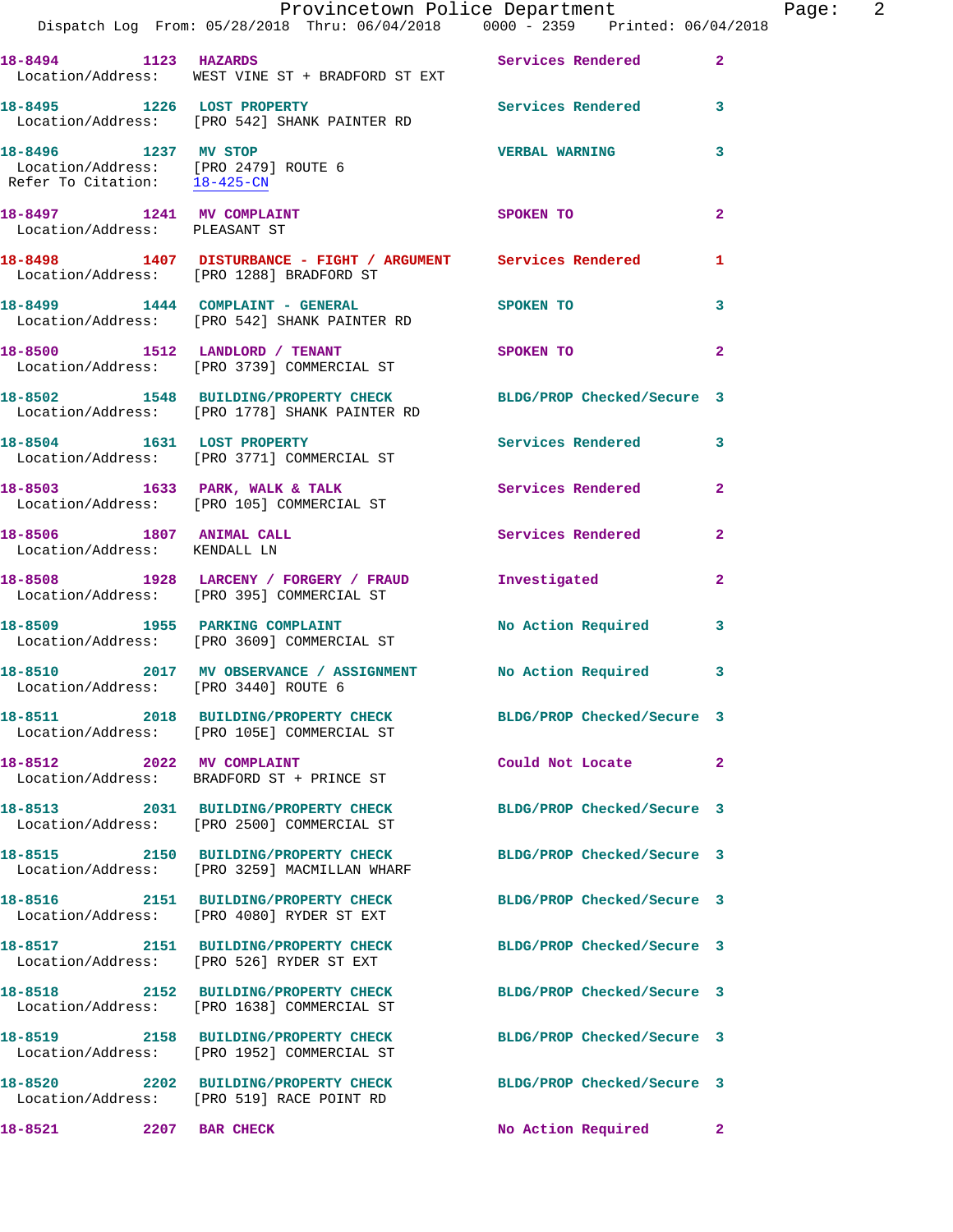|                                                                                    | Dispatch Log From: 05/28/2018 Thru: 06/04/2018 0000 - 2359 Printed: 06/04/2018                                  | Provincetown Police Department |                | Page: 3 |  |
|------------------------------------------------------------------------------------|-----------------------------------------------------------------------------------------------------------------|--------------------------------|----------------|---------|--|
|                                                                                    | Location/Address: [PRO 3276] COMMERCIAL ST                                                                      |                                |                |         |  |
|                                                                                    | 18-8522 2218 BUILDING/PROPERTY CHECK BLDG/PROP Checked/Secure 3<br>Location/Address: [PRO 3033] COMMERCIAL ST   |                                |                |         |  |
|                                                                                    | 18-8523 2312 BUILDING/PROPERTY CHECK Services Rendered<br>Location/Address: [PRO 3259] MACMILLAN WHARF          |                                | $\mathbf{3}$   |         |  |
|                                                                                    | 18-8524 2315 ASSIST DEPARTMENT / MUTUAL AID Services Rendered 3<br>Location/Address: [PRO 3259] MACMILLAN WHARF |                                |                |         |  |
| 18-8525 2320 MV STOP                                                               | Location/Address: [PRO 37] BRADFORD ST<br>Refer To Citation: 18-426-CN                                          | <b>VERBAL WARNING</b>          | 3              |         |  |
|                                                                                    | 18-8526 2331 BUILDING/PROPERTY CHECK BLDG/PROP Checked/Secure 3<br>Location/Address: [PRO 1952] COMMERCIAL ST   |                                |                |         |  |
|                                                                                    | 18-8527 2354 BUILDING/PROPERTY CHECK<br>Location/Address: [PRO 186] COMMERCIAL ST                               | BLDG/PROP Checked/Secure 3     |                |         |  |
| For Date: $05/29/2018$ - Tuesday                                                   |                                                                                                                 |                                |                |         |  |
|                                                                                    | 18-8528 0000 BAR CHECK<br>Location/Address: [PRO 208] COMMERCIAL ST                                             | Services Rendered              | $\overline{2}$ |         |  |
|                                                                                    | 18-8529 0012 PARK, WALK & TALK<br>Location/Address: [PRO 539] SHANK PAINTER RD                                  | Services Rendered              | $\overline{a}$ |         |  |
|                                                                                    | 18-8530 0022 BUILDING/PROPERTY CHECK<br>Location/Address: [PRO 2481] TREMONT ST                                 | Services Rendered              | 3              |         |  |
| Location/Address: [PRO 2521] ROUTE 6                                               | 18-8531 0032 MV OBSERVANCE / ASSIGNMENT Services Rendered                                                       |                                | 3              |         |  |
| 18-8532 0043 MV STOP<br>Location/Address: RYDER ST<br>Refer To Citation: 18-427-CM |                                                                                                                 | <b>VERBAL WARNING</b>          | 3              |         |  |
|                                                                                    | 18-8533 0055 BUILDING/PROPERTY CHECK Services Rendered<br>Location/Address: [PRO 2540] RACE POINT RD            |                                | 3              |         |  |
|                                                                                    | 18-8534 0125 BUILDING/PROPERTY CHECK<br>Location/Address: [PRO 379] COMMERCIAL ST                               | BLDG/PROP Checked/Secure 3     |                |         |  |
|                                                                                    | 18-8535 0209 BUILDING/PROPERTY CHECK<br>Location/Address: [PRO 1780] JOHNSON ST                                 | BLDG/PROP Checked/Secure 3     |                |         |  |
|                                                                                    | 18-8536 0213 BUILDING/PROPERTY CHECK<br>Location/Address: [PRO 2483] COMMERCIAL ST                              | Services Rendered 3            |                |         |  |
|                                                                                    | 18-8538 0226 MEDICAL EMERGENCY<br>Location/Address: [PRO 105] COMMERCIAL ST                                     | <b>PATIENT REFUSAL</b>         | 1              |         |  |
|                                                                                    | 18-8539 0327 MEDICAL EMERGENCY<br>Location/Address: [PRO 542] SHANK PAINTER RD                                  | PATIENT REFUSAL 1              |                |         |  |
|                                                                                    | 18-8540 0403 MEDICAL EMERGENCY<br>Location/Address: [PRO 542] SHANK PAINTER RD                                  | Transported to Hospital 1      |                |         |  |
|                                                                                    | 18-8541 0538 BUILDING/PROPERTY CHECK<br>Location/Address: [PRO 3430] COMMERCIAL ST                              | BLDG/PROP Checked/Secure 3     |                |         |  |
|                                                                                    | 18-8542 0709 ALARM - GENERAL<br>Location/Address: [PRO 3314] COMMERCIAL ST                                      | No Action Required             | 1              |         |  |
| 18-8543 0810 TRAFFIC CONTROL                                                       | Location/Address: [PRO 488] MAYFLOWER ST                                                                        | Services Rendered 3            |                |         |  |
| 18-8544 0818 BIKE - GENERAL                                                        |                                                                                                                 | Services Rendered              | $\mathbf{2}$   |         |  |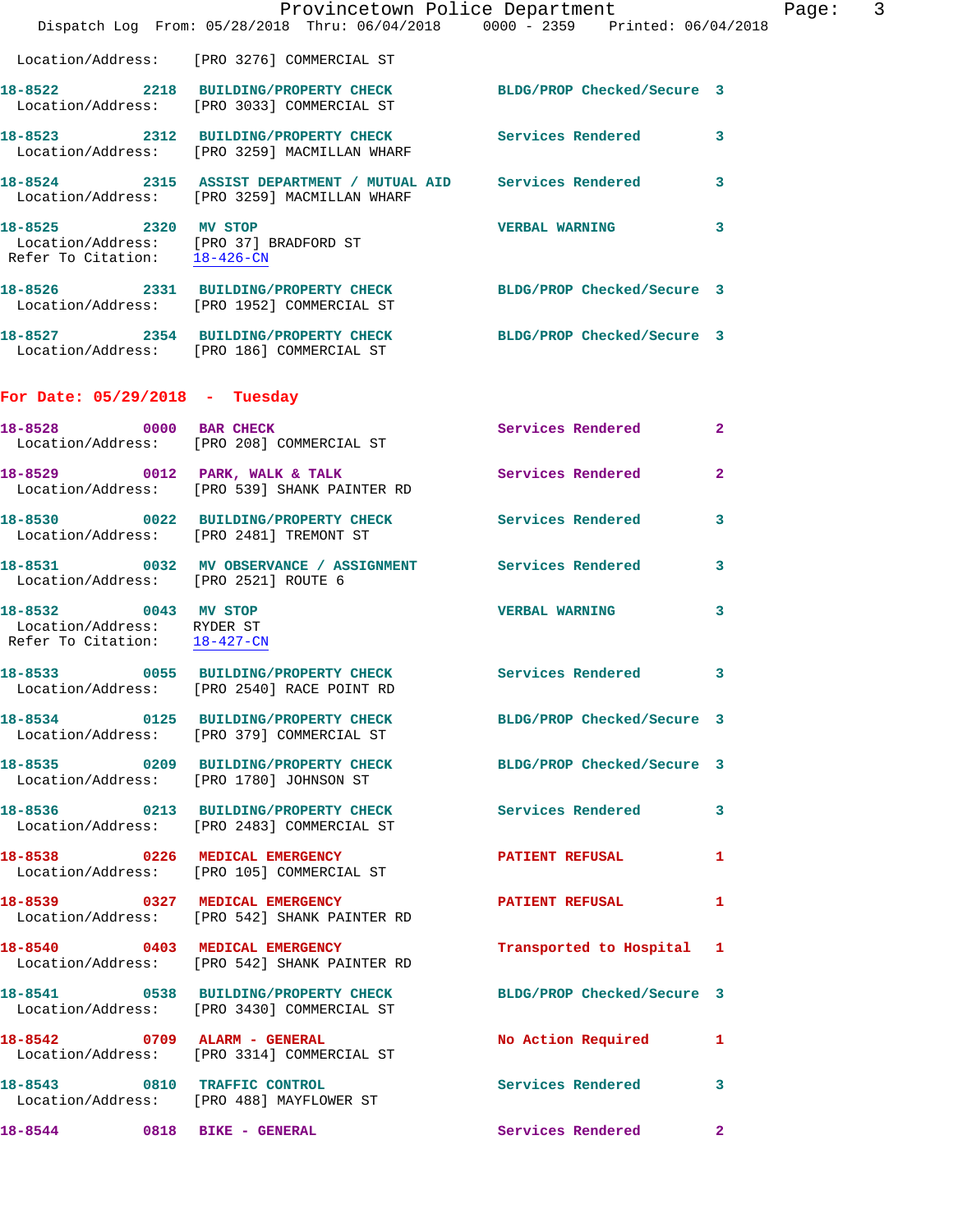|                                      | Dispatch Log From: 05/28/2018 Thru: 06/04/2018 0000 - 2359 Printed: 06/04/2018                                   | Provincetown Police Department | Page: 4                 |
|--------------------------------------|------------------------------------------------------------------------------------------------------------------|--------------------------------|-------------------------|
|                                      | Location/Address: [PRO 2500] COMMERCIAL ST                                                                       |                                |                         |
|                                      | 18-8545 0830 ESCORT / TRANSPORT<br>Location/Address: [PRO 542] SHANK PAINTER RD                                  | Transferred Custody 3          |                         |
|                                      | 18-8546 0833 ANIMAL CALL<br>Location/Address: ROUTE 6 + CONWELL ST                                               | <b>GONE ON ARRIVAL</b>         | $\mathbf{2}$            |
|                                      | 18-8547 0856 BY-LAW VIOLATION<br>Location/Address: ROUTE 6 + CONWELL ST                                          | <b>GONE ON ARRIVAL</b>         | $\mathbf{2}$            |
|                                      | 18-8548 0935 TRAFFIC CONTROL<br>Location/Address: [PRO 1938] BRADFORD ST                                         | Removed Hazard                 | 3                       |
|                                      | 18-8550 1020 MV OBSERVANCE / ASSIGNMENT Services Rendered 3<br>Location/Address: BRADFORD ST + STANDISH ST       |                                |                         |
|                                      | 18-8551 1023 BUILDING/PROPERTY CHECK BLDG/PROP Checked/Secure 3<br>Location/Address: [PRO 3259] MACMILLAN WHARF  |                                |                         |
|                                      | 18-8552 1051 MEDICAL EMERGENCY<br>Location/Address: [PRO 440] HARRY KEMP WAY                                     | Transported to Hospital 1      |                         |
|                                      | 18-8553 1054 LARCENY / FORGERY / FRAUD<br>Location/Address: [PRO 2988] COMMERCIAL ST                             | Investigated                   | $\mathbf{2}$            |
|                                      | 18-8555 1130 PARK, WALK & TALK<br>Location/Address: [PRO 3259] MACMILLAN WHARF                                   | No Action Required 2           |                         |
|                                      | 18-8554 1132 PARK, WALK & TALK<br>Location: [PRO 3431] LOPES SQUARE                                              | Services Rendered              | $\mathbf{2}$            |
| 18-8557 1137 MV DISABLED             | Location/Address: [PRO 3276] COMMERCIAL ST                                                                       | No Action Required             | $\mathbf{2}$            |
|                                      | 18-8558 1215 PARKING COMPLAINT<br>Location/Address: [PRO 3094] COMMERCIAL ST                                     | SPOKEN TO                      | $\mathbf{3}$            |
|                                      | 18-8559 1244 BUILDING/PROPERTY CHECK BLDG/PROP Checked/Secure 3<br>Location/Address: [PRO 105] COMMERCIAL ST     |                                |                         |
|                                      | 18-8560 1245 BUILDING/PROPERTY CHECK BLDG/PROP Checked/Secure 3<br>Location/Address: [PRO 3033] COMMERCIAL ST    |                                |                         |
|                                      | 18-8563 1333 ALARM - FIRE<br>Location/Address: [PRO 3256] COMMERCIAL ST                                          | SPOKEN TO                      | 1                       |
| 18-8564 1348 TRESPASS                | Location/Address: [PRO 542] SHANK PAINTER RD                                                                     | Investigated                   | $\mathbf{2}$            |
|                                      | 18-8566 1414 MEDICAL EMERGENCY<br>Location/Address: [PRO 2500] COMMERCIAL ST                                     | Transported to Hospital 1      |                         |
|                                      | 18-8567 1459 SERVICE CALL - POLICE<br>Location/Address: [PRO 569] WINSLOW ST                                     | Services Rendered 3            |                         |
|                                      | 18-8568 1540 BUILDING/PROPERTY CHECK BLDG/PROP Checked/Secure 3<br>Location/Address: [PRO 1778] SHANK PAINTER RD |                                |                         |
|                                      |                                                                                                                  | <b>Services Rendered</b>       | $\mathbf{2}$            |
| Location/Address: [PRO 2521] ROUTE 6 | 18-8569 1559 MV OBSERVANCE / ASSIGNMENT No Action Required                                                       |                                | $\overline{\mathbf{3}}$ |
|                                      | 18-8572 1605 COMPLAINT - GENERAL<br>Location/Address: [PRO 1250] SEASHORE PARK DR                                | <b>SPOKEN TO</b>               | 3                       |
|                                      | 18-8574 1643 BUILDING/PROPERTY CHECK Services Rendered 3<br>Location/Address: [PRO 3259] MACMILLAN WHARF         |                                |                         |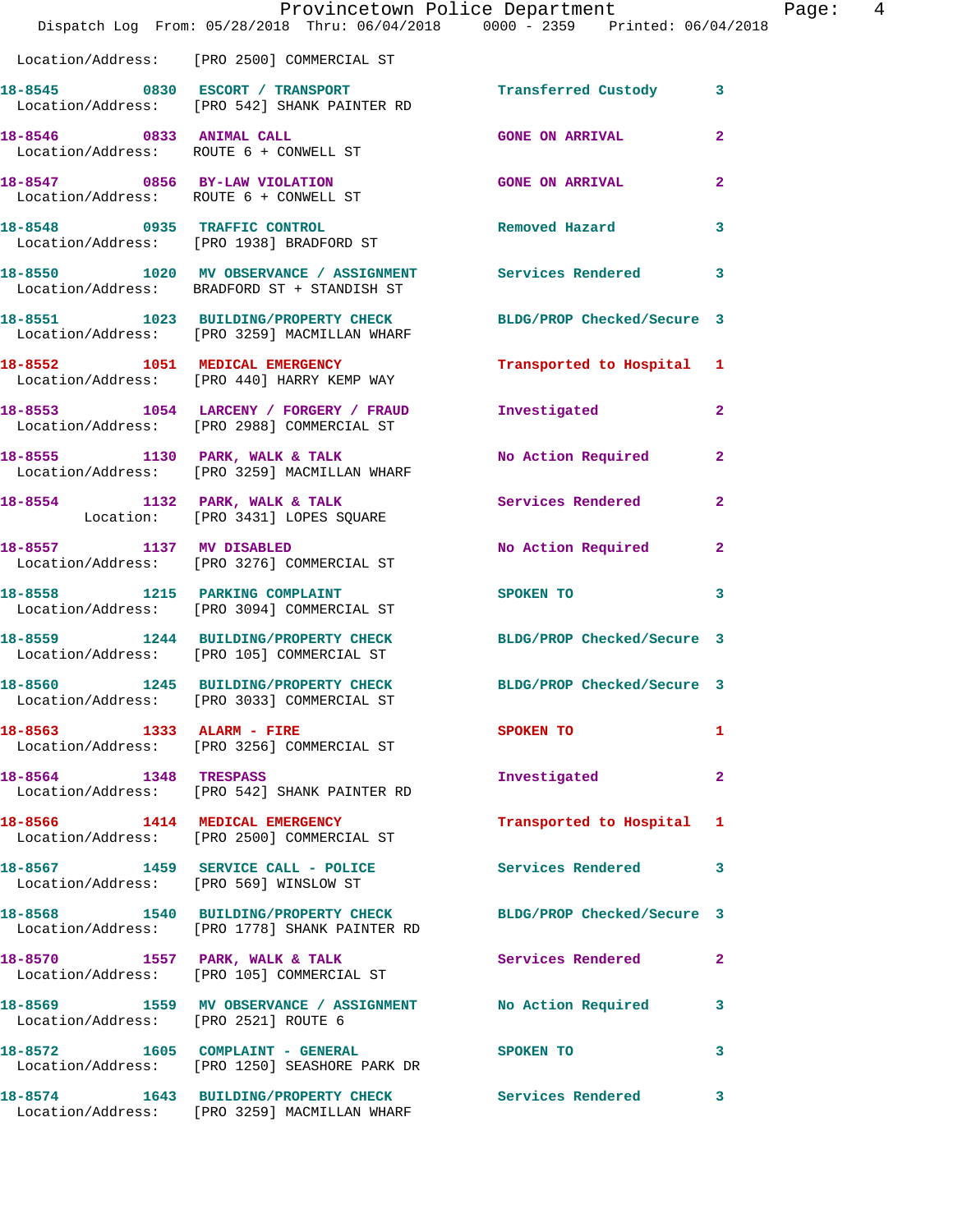|                                                                | Provincetown Police Department<br>Dispatch Log From: 05/28/2018 Thru: 06/04/2018 0000 - 2359 Printed: 06/04/2018 |                            |              |
|----------------------------------------------------------------|------------------------------------------------------------------------------------------------------------------|----------------------------|--------------|
| 18-8575 1703 ANIMAL CALL                                       | Location/Address: [PRO 105A] COMMERCIAL ST                                                                       | Services Rendered          | $\mathbf{2}$ |
|                                                                | 18-8576 1713 DISTURBANCE - FIGHT / ARGUMENT Services Rendered<br>Location/Address: [PRO 1252] SHANK PAINTER RD   |                            | 1            |
| 18-8577 1719 LOST PROPERTY                                     | Location/Address: [PRO 3296] SHANK PAINTER RD                                                                    | Services Rendered          | 3            |
|                                                                | 18-8579 1814 MEDICAL EMERGENCY<br>Location/Address: [PRO 542] SHANK PAINTER RD                                   | Transported to Hospital    | 1            |
|                                                                | 18-8578 1819 BUILDING/PROPERTY CHECK<br>Location/Address: [PRO 2481] TREMONT ST                                  | <b>Services Rendered</b>   | 3            |
|                                                                | 18-8580 1826 GENERAL INFO<br>Location/Address: [PRO 519] RACE POINT RD                                           | <b>No Action Required</b>  | 3            |
|                                                                | 18-8581 1852 BUILDING/PROPERTY CHECK<br>Location/Address: [PRO 519] RACE POINT RD                                | BLDG/PROP Checked/Secure 3 |              |
| 18-8582 1915 MV HIT & RUN<br>Refer To Accident: 18-37-AC       | Location/Address: [PRO 2542] COMMERCIAL ST                                                                       | <b>Services Rendered</b>   | $\mathbf{2}$ |
|                                                                | 18-8585 2004 BUILDING/PROPERTY CHECK BLDG/PROP Checked/Secure 3<br>Location/Address: [PRO 1638] COMMERCIAL ST    |                            |              |
| Location/Address: [PRO 2880] COURT ST                          | 18-8586 2011 MEDICAL EMERGENCY                                                                                   | Transported to Hospital 1  |              |
| 18-8587 2022 MV STOP<br>Refer To Citation: 18-428-CN           | Location/Address: COMMERCIAL ST + CENTER ST                                                                      | <b>VERBAL WARNING</b>      | 3            |
| 18-8588 2058 MV STOP                                           | Location/Address: [PRO 3456] RYDER ST EXT<br>Refer To Citation: $\frac{18-439-CN}{\ }$                           | <b>VERBAL WARNING</b>      | 3            |
| 18-8589 2107 MV STOP                                           | Location/Address: RYDER ST + BRADFORD ST<br>Refer To Citation: 18-429-CN                                         | <b>VERBAL WARNING</b>      | 3            |
|                                                                | 18-8590 2118 BUILDING/PROPERTY CHECK<br>Location/Address: [PRO 3033] COMMERCIAL ST                               | BLDG/PROP Checked/Secure 3 |              |
|                                                                | 18-8591 2145 BUILDING/PROPERTY CHECK<br>Location/Address: [PRO 182] COMMERCIAL ST                                | BLDG/PROP Checked/Secure 3 |              |
|                                                                | 18-8593 2203 BUILDING/PROPERTY CHECK<br>Location/Address: [PRO 1952] COMMERCIAL ST                               | BLDG/PROP Checked/Secure 3 |              |
|                                                                | 18-8592 2206 BUILDING/PROPERTY CHECK<br>Location/Address: [PRO 2483] COMMERCIAL ST                               | Services Rendered          | 3            |
|                                                                | 18-8594 2223 BUILDING/PROPERTY CHECK<br>Location/Address: [PRO 2490] PROVINCELANDS RD                            | Services Rendered          | 3            |
| 18-8596 2349 HAZARDS                                           | Location/Address: [PRO 223] COMMERCIAL ST                                                                        | Extinguished               | 2            |
|                                                                | 18-8595 2350 MV OBSERVANCE / ASSIGNMENT Services Rendered<br>Location/Address: BRADFORD ST + HOWLAND ST          |                            | 3            |
| 18-8598 2358 MV STOP<br>Location/Address: [PRO 57] BRADFORD ST |                                                                                                                  | <b>VERBAL WARNING</b>      | 3            |

**For Date: 05/30/2018 - Wednesday**

Refer To Citation: 18-430-CN

Page: 5<br>18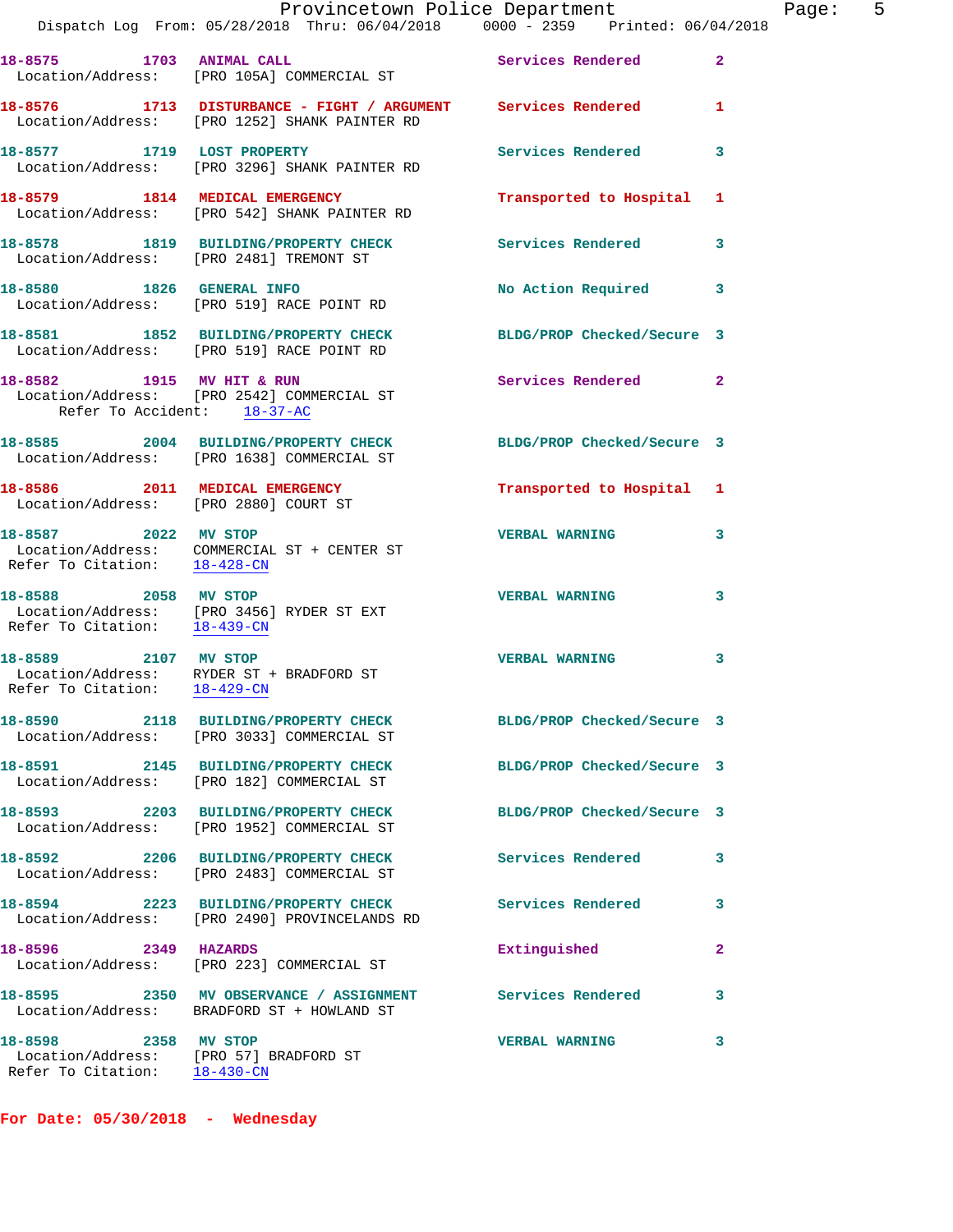|                                                                                    | Dispatch Log From: 05/28/2018 Thru: 06/04/2018 0000 - 2359 Printed: 06/04/2018                                  | Provincetown Police Department | Page: 6                 |
|------------------------------------------------------------------------------------|-----------------------------------------------------------------------------------------------------------------|--------------------------------|-------------------------|
|                                                                                    | 18-8597 0001 BUILDING/PROPERTY CHECK Services Rendered 3<br>Location/Address: [PRO 3259] MACMILLAN WHARF        |                                |                         |
| 18-8600 0010 MV STOP<br>Refer To Citation: 18-431-CN                               | Location/Address: COMMERCIAL ST + COOK ST                                                                       | <b>VERBAL WARNING</b>          | $\overline{\mathbf{3}}$ |
|                                                                                    | 18-8599 0011 MV OBSERVANCE / ASSIGNMENT Services Rendered<br>Location/Address: BRADFORD ST + RYDER ST           |                                | 3                       |
| 18-8601 0026 BAR CHECK                                                             | Location/Address: [PRO 3236] COMMERCIAL ST                                                                      | Services Rendered              | $\overline{2}$          |
|                                                                                    | 18-8602 0026 BAR CHECK<br>Location/Address: [PRO 3276] COMMERCIAL ST                                            | Services Rendered              | $\overline{2}$          |
|                                                                                    | 18-8603 0028 BUILDING/PROPERTY CHECK BLDG/PROP Checked/Secure 3<br>Location/Address: [PRO 4080] RYDER ST EXT    |                                |                         |
|                                                                                    | 18-8604 0028 BUILDING/PROPERTY CHECK BLDG/PROP Checked/Secure 3<br>Location/Address: [PRO 526] RYDER ST EXT     |                                |                         |
|                                                                                    | 18-8605 0036 BUILDING/PROPERTY CHECK BLDG/PROP Checked/Secure 3<br>Location/Address: [PRO 444] HIGH POLE HILL   |                                |                         |
| 18-8606 0037 MV STOP                                                               | Location/Address: PROVINCELANDS RD + BRADFORD ST EXT<br>Refer To Citation: $18-432$ -CN                         | VERBAL WARNING 3               |                         |
|                                                                                    | 18-8607 0108 BUILDING/PROPERTY CHECK BLDG/PROP Checked/Secure 3<br>Location/Address: [PRO 530] SHANK PAINTER RD |                                |                         |
| Location/Address: ROUTE 6 + SNAIL RD                                               | 18-8608 0112 MV OBSERVANCE / ASSIGNMENT No Action Required                                                      |                                | $\overline{\mathbf{3}}$ |
|                                                                                    | 18-8609 0115 BUILDING/PROPERTY CHECK<br>Location/Address: [PRO 75] CAPTAIN BERTIES WAY                          | Services Rendered 3            |                         |
| 18-8610 0122 MV STOP<br>Refer To Citation: R8381324<br>Refer To Citation: R8381325 | Location/Address: BRADFORD ST + WASHINGTON AVE<br>Refer To Arrest: $18-53-AR$                                   | Arrest(s) Made                 | 3                       |
| Location/Address: RYDER ST EXT                                                     | 18-8611 		 0137 CROWDS/OVERCROWDING Services Rendered                                                           |                                | $\overline{2}$          |
| Location/Address: COMMERCIAL ST                                                    | 18-8612 0219 BUILDING/PROPERTY CHECK BLDG/PROP Checked/Secure 3                                                 |                                |                         |
| 18-8613 0502 PARADE                                                                | Location/Address: [PRO 542] SHANK PAINTER RD                                                                    | Services Rendered 2            |                         |
| Location/Address: COMMERCIAL ST                                                    | 18-8614 0556 COMPLAINT - GENERAL                                                                                | Services Rendered              | 3                       |
|                                                                                    | 18-8615 0603 MEDICAL EMERGENCY<br>Location/Address: [PRO 3121] COMMERCIAL ST                                    | Transported to Hospital 1      |                         |
|                                                                                    | 18-8618 0658 PARKING COMPLAINT<br>Location/Address: [PRO 175] COMMERCIAL ST                                     | <b>GONE ON ARRIVAL</b>         | 3                       |
| Location/Address: [PRO 3287] ROUTE 6                                               | 18-8617 0736 BUILDING/PROPERTY CHECK BLDG/PROP Checked/Secure 3                                                 |                                |                         |
|                                                                                    | 18-8616 		 0737 MV OBSERVANCE / ASSIGNMENT 		 Services Rendered 3<br>Location/Address: COMMERCIAL ST + SNAIL RD |                                |                         |
| 18-8619 0749 HAZARDS                                                               | Location/Address: BRADFORD ST + ANTHONY ST                                                                      | Services Rendered              | $\mathbf{2}$            |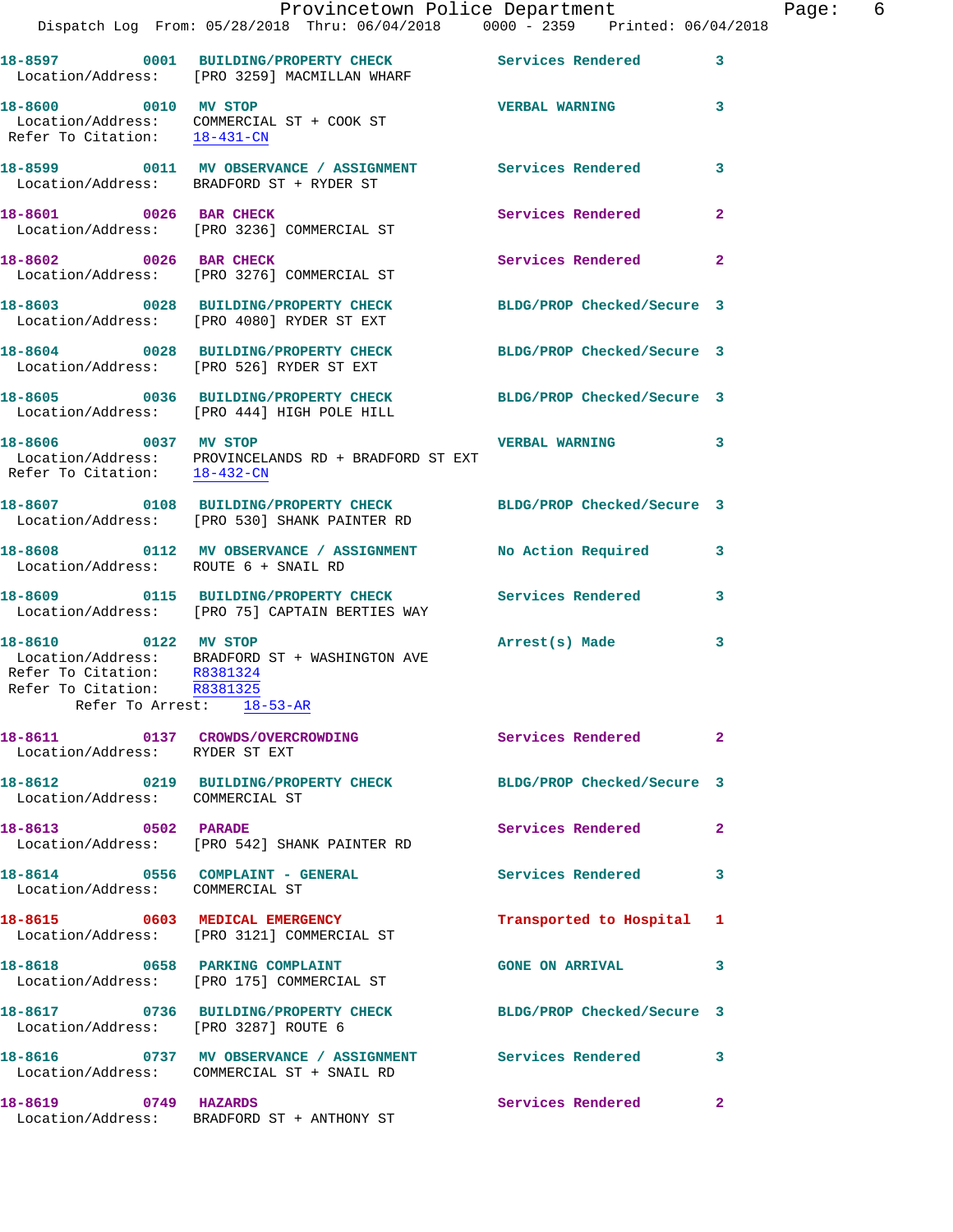|                                       | Provincetown Police Department The Page: 7                                                                      |                           |                            |
|---------------------------------------|-----------------------------------------------------------------------------------------------------------------|---------------------------|----------------------------|
|                                       | Dispatch Log From: 05/28/2018 Thru: 06/04/2018  0000 - 2359  Printed: 06/04/2018                                |                           |                            |
|                                       | 18-8620 0803 ANIMAL CALL ST Services Rendered 2<br>Location/Address: [PRO 1192] COMMERCIAL ST                   |                           |                            |
|                                       | 18-8621 0804 PARKING COMPLAINT Contract Citation / Warning Issue 3<br>Location/Address: [PRO 3456] RYDER ST EXT |                           |                            |
|                                       | 18-8622 0815 SERVICE CALL - POLICE 3 Services Rendered 3<br>Location/Address: [PRO 569] WINSLOW ST              |                           |                            |
|                                       | 18-8623 0833 PARK, WALK & TALK 3 Services Rendered 2<br>Location/Address: [PRO 2020] COMMERCIAL ST              |                           |                            |
|                                       | 18-8624 0857 LARCENY / FORGERY / FRAUD SPOKEN TO<br>Location/Address: [PRO 542] SHANK PAINTER RD                |                           | $\mathbf{2}$               |
|                                       | 18-8625 0921 COMPLAINT - GENERAL Services Rendered 3<br>Location/Address: CENTER ST + COMMERCIAL ST             |                           |                            |
|                                       | 18-8626 0923 BUILDING/PROPERTY CHECK BLDG/PROP Checked/Secure 3<br>Location/Address: [PRO 3317] CEMETERY RD     |                           |                            |
|                                       | 18-8627 0923 BUILDING/PROPERTY CHECK BLDG/PROP Checked/Secure 3<br>Location/Address: [PRO 3318] CEMETERY RD     |                           |                            |
| Refer To Arrest: 18-54-AR             | 18-8629 1007 MEDICAL EMERGENCY<br>Location/Address: [PRO 74] BRADFORD ST EXT                                    | PATIENT REFUSAL 1         |                            |
|                                       | 18-8630 1029 SERVICE CALL - POLICE SPOKEN TO<br>Location/Address: [PRO 350] COMMERCIAL ST                       |                           | 3                          |
| Refer To Arrest: 18-54-AR             | 18-8631 1038 MEDICAL EMERGENCY 1999 PATIENT REFUSAL<br>Location/Address: [PRO 542] SHANK PAINTER RD             |                           | $\mathbf{1}$               |
|                                       | 18-8632 1042 ANIMAL CALL<br>Location/Address: [PRO 2483] COMMERCIAL ST                                          | Services Rendered 2       |                            |
| Refer To Arrest: 18-54-AR             | 18-8633 1053 MEDICAL EMERGENCY Services Rendered 1<br>Location/Address: [PRO 542] SHANK PAINTER RD              |                           |                            |
| 18-8634 1131 MV COMPLAINT             | Location/Address: [PRO 547] COMMERCIAL ST                                                                       | Services Rendered         | $\overline{\phantom{0}}$ 2 |
|                                       | 18-8635 1155 ALARM - GENERAL<br>Location/Address: [PRO 3703] ROUTE 6                                            | Services Rendered 1       |                            |
| Refer To Accident: 18-38-AC           | 18-8636 1212 MV COMPLAINT<br>Location/Address: RACE POINT RD + NELSON AVE                                       | Services Rendered         | $\overline{2}$             |
|                                       | 18-8637 1213 COMPLAINT - GENERAL Services Rendered 3<br>Location/Address: [PRO 1638] COMMERCIAL ST              |                           |                            |
|                                       | 18-8638 1218 ANIMAL CALL<br>Location/Address: [PRO 413] CONWELL ST                                              | Services Rendered         | $\mathbf{2}$               |
|                                       | 18-8639 1233 MV COMPLAINT<br>Location/Address: [PRO 1638] COMMERCIAL ST                                         | SPOKEN TO                 | $\overline{2}$             |
|                                       | 18-8640 1328 FOLLOW UP<br>Location/Address: [PRO 842] COMMERCIAL ST                                             | Services Rendered         | $\mathbf{2}$               |
| Location/Address: [PRO 3222] ALDEN ST | 18-8641 1334 MEDICAL EMERGENCY                                                                                  | Transported to Hospital 1 |                            |
|                                       | 18-8642 1337 ESCORT / TRANSPORT<br>Location/Address: [ORL 1] ROCK HARBOR RD<br>Refer To Arrest: 18-54-AR        | Transferred Custody 3     |                            |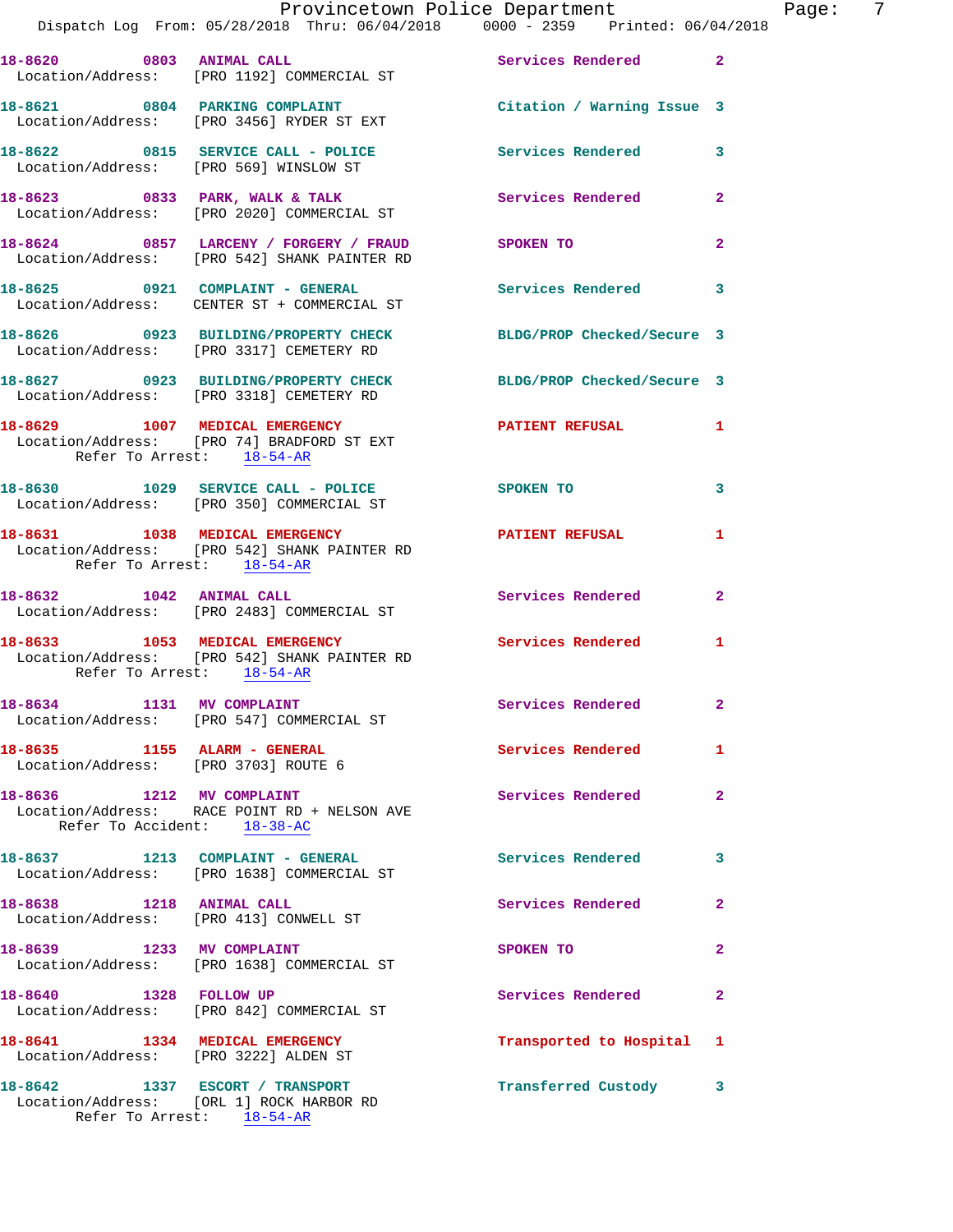|                                                          | Provincetown Police Department<br>Dispatch Log From: 05/28/2018 Thru: 06/04/2018   0000 - 2359   Printed: 06/04/2018 |                            |                |
|----------------------------------------------------------|----------------------------------------------------------------------------------------------------------------------|----------------------------|----------------|
| Location/Address: [PRO 2521] ROUTE 6                     | 18-8644 1402 GENERAL INFO                                                                                            | <b>Services Rendered</b>   | 3              |
|                                                          | 18-8643 1414 ALARM - GENERAL<br>Location/Address: [PRO 547] COMMERCIAL ST                                            | <b>No Action Required</b>  | 1              |
| 18-8647 1445 ANIMAL CALL<br>Location/Address: NELSON AVE |                                                                                                                      | No Action Required         | 2              |
|                                                          | 18-8645 1447 MEDICAL EMERGENCY<br>Location/Address: [PRO 1597] PLEASANT ST                                           | Transported to Hospital    | 1              |
|                                                          | 18-8646 1507 SERVICE CALL - POLICE 2008 Services Rendered<br>Location/Address: [PRO 569] WINSLOW ST                  |                            | 3              |
|                                                          | 18-8649 1539 SERVE PROTECTION ORDER<br>Location/Address: [PRO 542] SHANK PAINTER RD                                  | No Action Required         | $\overline{a}$ |
|                                                          | 18-8650 1544 ALARM - GENERAL<br>Location/Address: [PRO 3124] COMMERCIAL ST                                           | <b>False Alarm</b>         | 1              |
| 18-8651 1554 ALARM - FIRE                                | Location/Address: [PRO 320] COMMERCIAL ST                                                                            | False Alarm                | 1              |
|                                                          | 18-8652 1642 PARK, WALK & TALK<br>Location/Address: [PRO 105] COMMERCIAL ST                                          | Services Rendered          | $\mathbf{2}$   |
| 18-8653 1709 FOLLOW UP<br>Refer To Accident: 18-37-AC    | Location/Address: [PRO 542] SHANK PAINTER RD                                                                         | SPOKEN TO                  | 2              |
|                                                          | 18-8657 1816 DISTURBANCE - FIGHT / ARGUMENT SPOKEN TO<br>Location/Address: [PRO 2539] RYDER ST EXT                   |                            | 1              |
|                                                          | 18-8659 1929 BUILDING/PROPERTY CHECK BLDG/PROP Checked/Secure 3<br>Location/Address: [PRO 526] RYDER ST EXT          |                            |                |
|                                                          | 18-8660 1930 BUILDING/PROPERTY CHECK BLDG/PROP Checked/Secure 3<br>Location/Address: [PRO 4080] RYDER ST EXT         |                            |                |
|                                                          | 18-8662 1940 MEDICAL EMERGENCY PATIENT REFUSAL<br>Location/Address: [PRO 57] BRADFORD ST                             |                            | 1              |
| 18-8663 1946 MV STOP                                     | Location/Address: [PRO 191] COMMERCIAL ST<br>Refer To Citation: 18-435-CN                                            | <b>VERBAL WARNING</b>      | 3              |
|                                                          | Location/Address: [PRO 3259] MACMILLAN WHARF                                                                         | <b>Services Rendered</b>   | 3              |
|                                                          | Location/Address: [PRO 3033] COMMERCIAL ST                                                                           | BLDG/PROP Checked/Secure 3 |                |
| Location/Address: [PRO 2521] ROUTE 6                     | 18-8664 2000 MV OBSERVANCE / ASSIGNMENT                                                                              | <b>Services Rendered</b>   | 3              |
|                                                          | 18-8666 2002 BUILDING/PROPERTY CHECK<br>Location/Address: [PRO 2500] COMMERCIAL ST                                   | BLDG/PROP Checked/Secure 3 |                |
|                                                          | 18-8667 2026 BUILDING/PROPERTY CHECK<br>Location/Address: [PRO 105] COMMERCIAL ST                                    | BLDG/PROP Checked/Secure 3 |                |
|                                                          | 18-8669 2031 BUILDING/PROPERTY CHECK<br>Location/Address: [PRO 1952] COMMERCIAL ST                                   | BLDG/PROP Checked/Secure 3 |                |
| 18-8670 2032 MV STOP                                     | Location/Address: BRADFORD ST + PRINCE ST<br>Refer To Citation: 18-436-CN                                            | <b>VERBAL WARNING</b>      | 3              |
| 18-8668                                                  | 2037 BUILDING/PROPERTY CHECK                                                                                         | Services Rendered          | 3              |

Location/Address: [PRO 2540] RACE POINT RD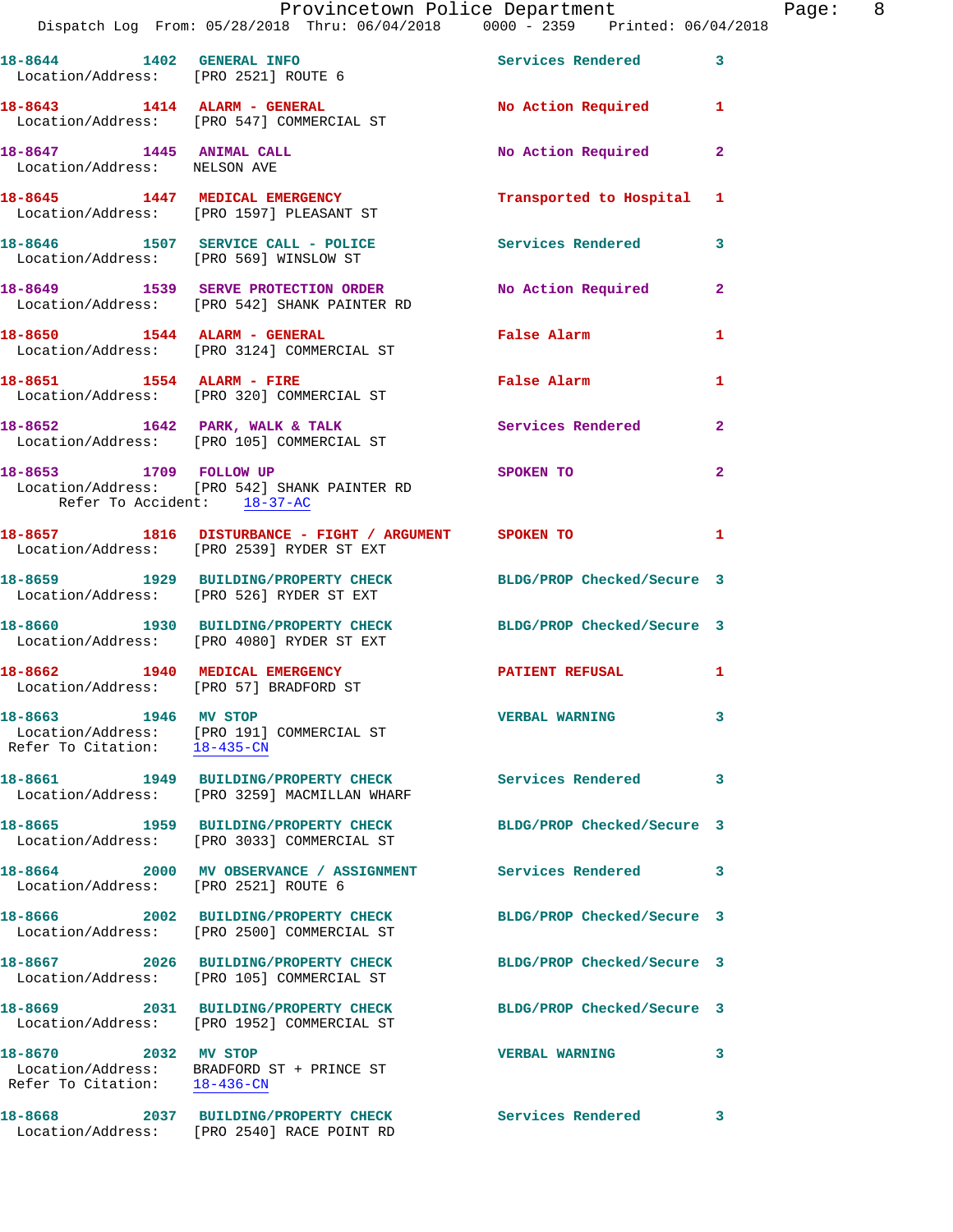**18-8671 2043 MV STOP VERBAL WARNING 3** 

Location/Address: [PRO 526] RYDER ST EXT

Refer To Citation: 18-437-CN

| 18-8674 2104 BUILDING/PROPERTY CHECK<br>Location/Address: [PRO 1778] SHANK PAINTER RD<br>18-8676 2116 LARCENY / FORGERY / FRAUD<br>[PRO 106] COMMERCIAL ST<br><b>BUILDING/PROPERTY CHECK</b><br>FRO 40811 COURT ST<br>18-8678 2146 BUILDING/PROPERTY CHECK<br>[PRO 2898] JEROME SMITH RD<br>18-8679 2155 BUILDING/PROPERTY CHECK<br>Location/Address: [PRO 3033] COMMERCIAL ST<br>18-8680 2202 BUILDING/PROPERTY CHECK<br>Location/Address: [PRO 1952] COMMERCIAL ST<br>18-8681 2205 BUILDING/PROPERTY CHECK<br>Location/Address: [PRO 526] RYDER ST EXT<br>18-8682 2206 BUILDING/PROPERTY CHECK<br>[PRO 3259] MACMILLAN WHARF<br>18-8683 2221 BUILDING/PROPERTY CHECK<br>Location/Address: [PRO 1638] COMMERCIAL ST<br>18-8684 2231 MV STOP<br>Location/Address: [PRO 105] COMMERCIAL ST<br>Refer To Citation: 18-438-CN | BLDG/PROP Checked/Secure 3<br>Services Rendered<br>BLDG/PROP Checked/Secure 3<br>Services Rendered<br>BLDG/PROP Checked/Secure 3<br>BLDG/PROP Checked/Secure 3<br>BLDG/PROP Checked/Secure 3<br>BLDG/PROP Checked/Secure 3<br>BLDG/PROP Checked/Secure 3<br><b>VERBAL WARNING</b>                                                                                                                                                                                                                                                                      | $\overline{2}$<br>3<br>3                                                               |
|---------------------------------------------------------------------------------------------------------------------------------------------------------------------------------------------------------------------------------------------------------------------------------------------------------------------------------------------------------------------------------------------------------------------------------------------------------------------------------------------------------------------------------------------------------------------------------------------------------------------------------------------------------------------------------------------------------------------------------------------------------------------------------------------------------------------------|--------------------------------------------------------------------------------------------------------------------------------------------------------------------------------------------------------------------------------------------------------------------------------------------------------------------------------------------------------------------------------------------------------------------------------------------------------------------------------------------------------------------------------------------------------|----------------------------------------------------------------------------------------|
|                                                                                                                                                                                                                                                                                                                                                                                                                                                                                                                                                                                                                                                                                                                                                                                                                           |                                                                                                                                                                                                                                                                                                                                                                                                                                                                                                                                                        |                                                                                        |
|                                                                                                                                                                                                                                                                                                                                                                                                                                                                                                                                                                                                                                                                                                                                                                                                                           |                                                                                                                                                                                                                                                                                                                                                                                                                                                                                                                                                        |                                                                                        |
|                                                                                                                                                                                                                                                                                                                                                                                                                                                                                                                                                                                                                                                                                                                                                                                                                           |                                                                                                                                                                                                                                                                                                                                                                                                                                                                                                                                                        |                                                                                        |
|                                                                                                                                                                                                                                                                                                                                                                                                                                                                                                                                                                                                                                                                                                                                                                                                                           |                                                                                                                                                                                                                                                                                                                                                                                                                                                                                                                                                        |                                                                                        |
|                                                                                                                                                                                                                                                                                                                                                                                                                                                                                                                                                                                                                                                                                                                                                                                                                           |                                                                                                                                                                                                                                                                                                                                                                                                                                                                                                                                                        |                                                                                        |
|                                                                                                                                                                                                                                                                                                                                                                                                                                                                                                                                                                                                                                                                                                                                                                                                                           |                                                                                                                                                                                                                                                                                                                                                                                                                                                                                                                                                        |                                                                                        |
|                                                                                                                                                                                                                                                                                                                                                                                                                                                                                                                                                                                                                                                                                                                                                                                                                           |                                                                                                                                                                                                                                                                                                                                                                                                                                                                                                                                                        |                                                                                        |
|                                                                                                                                                                                                                                                                                                                                                                                                                                                                                                                                                                                                                                                                                                                                                                                                                           |                                                                                                                                                                                                                                                                                                                                                                                                                                                                                                                                                        |                                                                                        |
|                                                                                                                                                                                                                                                                                                                                                                                                                                                                                                                                                                                                                                                                                                                                                                                                                           |                                                                                                                                                                                                                                                                                                                                                                                                                                                                                                                                                        |                                                                                        |
|                                                                                                                                                                                                                                                                                                                                                                                                                                                                                                                                                                                                                                                                                                                                                                                                                           |                                                                                                                                                                                                                                                                                                                                                                                                                                                                                                                                                        |                                                                                        |
| 18-8685 2335 BUILDING/PROPERTY CHECK<br>[PRO 3033] COMMERCIAL ST                                                                                                                                                                                                                                                                                                                                                                                                                                                                                                                                                                                                                                                                                                                                                          | BLDG/PROP Checked/Secure 3                                                                                                                                                                                                                                                                                                                                                                                                                                                                                                                             |                                                                                        |
| 18-8686 2339 BUILDING/PROPERTY CHECK<br>[PRO 182] COMMERCIAL ST                                                                                                                                                                                                                                                                                                                                                                                                                                                                                                                                                                                                                                                                                                                                                           | BLDG/PROP Checked/Secure 3                                                                                                                                                                                                                                                                                                                                                                                                                                                                                                                             |                                                                                        |
| 18-8687 2353 BUILDING/PROPERTY CHECK<br>Location/Address: [PRO 447] JEROME SMITH RD                                                                                                                                                                                                                                                                                                                                                                                                                                                                                                                                                                                                                                                                                                                                       | BLDG/PROP Checked/Secure 3                                                                                                                                                                                                                                                                                                                                                                                                                                                                                                                             |                                                                                        |
| 2358 MV OBSERVANCE / ASSIGNMENT<br>Location/Address: BRADFORD ST + STANDISH ST                                                                                                                                                                                                                                                                                                                                                                                                                                                                                                                                                                                                                                                                                                                                            | No Action Required                                                                                                                                                                                                                                                                                                                                                                                                                                                                                                                                     | 3                                                                                      |
|                                                                                                                                                                                                                                                                                                                                                                                                                                                                                                                                                                                                                                                                                                                                                                                                                           |                                                                                                                                                                                                                                                                                                                                                                                                                                                                                                                                                        |                                                                                        |
|                                                                                                                                                                                                                                                                                                                                                                                                                                                                                                                                                                                                                                                                                                                                                                                                                           |                                                                                                                                                                                                                                                                                                                                                                                                                                                                                                                                                        |                                                                                        |
|                                                                                                                                                                                                                                                                                                                                                                                                                                                                                                                                                                                                                                                                                                                                                                                                                           | <b>Services Rendered</b>                                                                                                                                                                                                                                                                                                                                                                                                                                                                                                                               | 3                                                                                      |
|                                                                                                                                                                                                                                                                                                                                                                                                                                                                                                                                                                                                                                                                                                                                                                                                                           | No Action Required                                                                                                                                                                                                                                                                                                                                                                                                                                                                                                                                     | $\mathbf{2}$                                                                           |
|                                                                                                                                                                                                                                                                                                                                                                                                                                                                                                                                                                                                                                                                                                                                                                                                                           |                                                                                                                                                                                                                                                                                                                                                                                                                                                                                                                                                        |                                                                                        |
|                                                                                                                                                                                                                                                                                                                                                                                                                                                                                                                                                                                                                                                                                                                                                                                                                           |                                                                                                                                                                                                                                                                                                                                                                                                                                                                                                                                                        |                                                                                        |
|                                                                                                                                                                                                                                                                                                                                                                                                                                                                                                                                                                                                                                                                                                                                                                                                                           | <b>Services Rendered</b>                                                                                                                                                                                                                                                                                                                                                                                                                                                                                                                               | 3                                                                                      |
|                                                                                                                                                                                                                                                                                                                                                                                                                                                                                                                                                                                                                                                                                                                                                                                                                           | For Date: $05/31/2018$ - Thursday<br>18-8689 0012 BUILDING/PROPERTY CHECK<br>Location/Address: [PRO 1952] COMMERCIAL ST<br>18-8690 0021 ASSIST CITIZEN<br>Location/Address: [PRO 4084] COMMERCIAL ST<br>18-8691 0028 BAR CHECK<br>Location/Address: [PRO 2737] COMMERCIAL ST<br>18-8692 0035 BUILDING/PROPERTY CHECK<br>Location/Address: [PRO 530] SHANK PAINTER RD<br>18-8693 0102 BUILDING/PROPERTY CHECK<br>Location/Address: [PRO 440] HARRY KEMP WAY<br>18-8694 0111 MV OBSERVANCE / ASSIGNMENT<br>Location/Address: SHANK PAINTER RD + COURT ST | BLDG/PROP Checked/Secure 3<br>BLDG/PROP Checked/Secure 3<br>BLDG/PROP Checked/Secure 3 |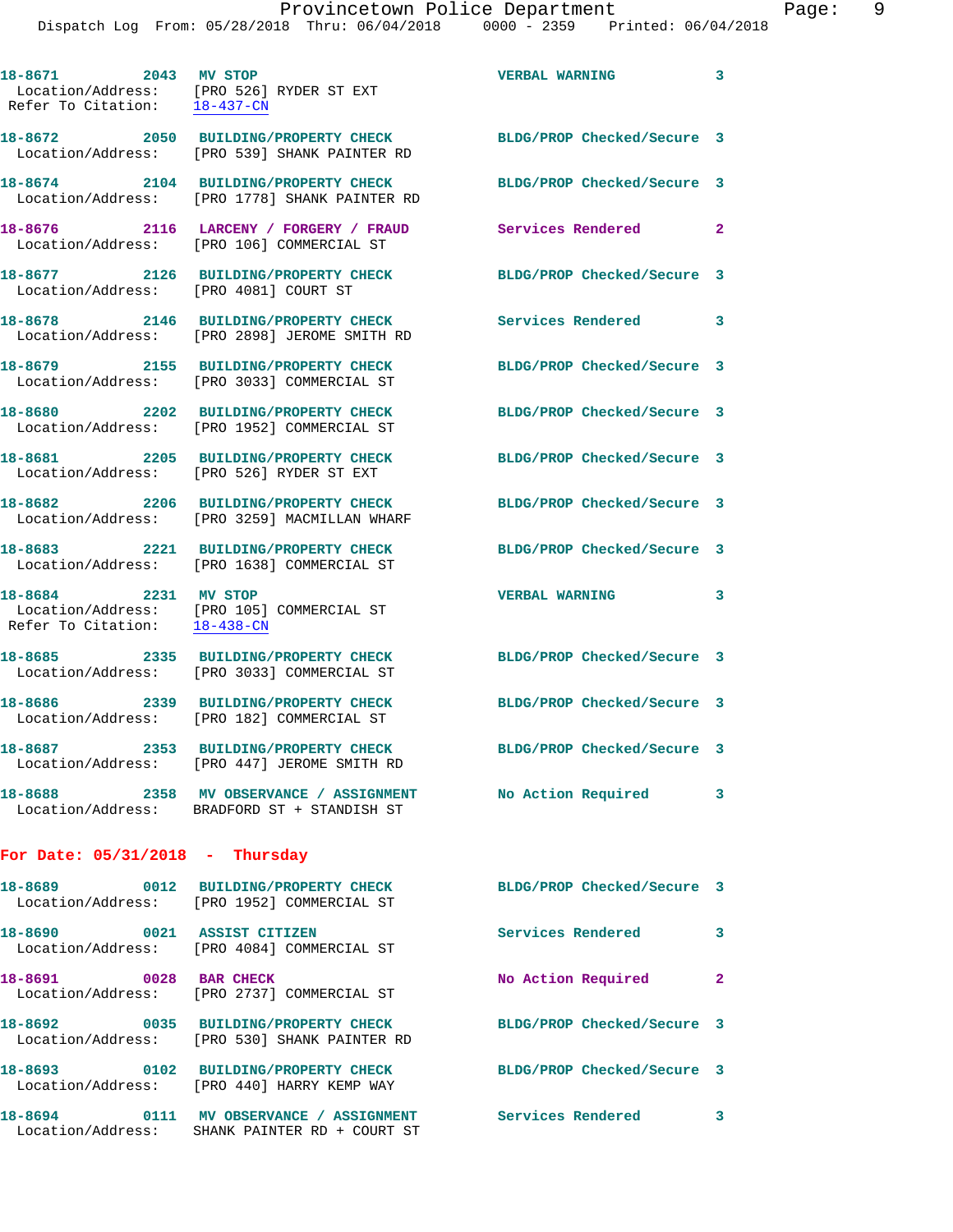|                                                                   | 18-8695 0113 BUILDING/PROPERTY CHECK Services Rendered 3<br>Location/Address: [PRO 3259] MACMILLAN WHARF            |                            |                         |
|-------------------------------------------------------------------|---------------------------------------------------------------------------------------------------------------------|----------------------------|-------------------------|
| 18-8697 0122 GENERAL INFO<br>Location/Address: [PRO 80] CARVER ST |                                                                                                                     | No Action Required         | 3                       |
|                                                                   | 18-8696 0123 MV OBSERVANCE / ASSIGNMENT<br>Location/Address: BRADFORD ST + HOWLAND ST                               | No Action Required 3       |                         |
|                                                                   | 18-8698 0156 BUILDING/PROPERTY CHECK<br>Location/Address: [PRO 444] HIGH POLE HILL                                  | BLDG/PROP Checked/Secure 3 |                         |
| 18-8700 0213 FOLLOW UP                                            | Location/Address: [PRO 80] CARVER ST                                                                                | No Action Required 2       |                         |
|                                                                   | 18-8701 0326 BUILDING/PROPERTY CHECK<br>Location/Address: [PRO 1778] SHANK PAINTER RD                               | BLDG/PROP Checked/Secure 3 |                         |
|                                                                   | 18-8702 0330 BUILDING/PROPERTY CHECK<br>Location/Address: [PRO 545] SHANK PAINTER RD                                | BLDG/PROP Checked/Secure 3 |                         |
|                                                                   | 18-8703 0420 BUILDING/PROPERTY CHECK<br>Location/Address: [PRO 488] MAYFLOWER ST                                    | BLDG/PROP Checked/Secure 3 |                         |
|                                                                   | 18-8704 0510 MV OBSERVANCE / ASSIGNMENT Services Rendered 3<br>Location/Address: BRADFORD ST + HIGH POLE HILL       |                            |                         |
|                                                                   | 18-8705 0521 BUILDING/PROPERTY CHECK<br>Location/Address: [PRO 447] JEROME SMITH RD                                 | BLDG/PROP Checked/Secure 3 |                         |
|                                                                   | 18-8706 0609 PARK, WALK & TALK<br>Location/Address: [PRO 433] RYDER ST EXT                                          | Services Rendered 2        |                         |
| Location/Address: [PRO 512] PRINCE ST                             | 18-8707 0609 BUILDING/PROPERTY CHECK                                                                                | BLDG/PROP Checked/Secure 3 |                         |
| 18-8708 0631 MV STOP<br>Refer To Citation: $\frac{18-440-CN}{2}$  | Location/Address: [PRO 539] SHANK PAINTER RD                                                                        | <b>VERBAL WARNING</b>      | 3                       |
| Location/Address: [PRO 569] WINSLOW ST                            | 18-8709 0813 SERVICE CALL - POLICE                                                                                  | Services Rendered 3        |                         |
| 18-8710 0833 PARK, WALK & TALK                                    | Location: [PRO 3431] LOPES SQUARE                                                                                   | Services Rendered 2        |                         |
|                                                                   | 18-8712 0845 COMPLAINT - GENERAL<br>Location/Address: BANGS ST + BRADFORD ST                                        | <b>SPOKEN TO</b>           | $\mathbf{3}$            |
| 18-8714 0907 MV COMPLAINT                                         | Location/Address: [PRO 75] CAPTAIN BERTIES WAY<br>Refer To Citation: R2522398                                       | <b>Vehicle Towed</b>       | $\mathbf{2}$            |
|                                                                   | 18-8713 0909 BUILDING/PROPERTY CHECK BLDG/PROP Checked/Secure 3<br>Location/Address: [PRO 2500] COMMERCIAL ST       |                            |                         |
|                                                                   | 18-8715      0937   MV OBSERVANCE / ASSIGNMENT       Services Rendered<br>Location/Address:   [PRO 2489]BRADFORD ST |                            | 3                       |
|                                                                   | 18-8716 0959 PARK, WALK & TALK<br>Location/Address: [PRO 537] SHANK PAINTER RD                                      | Services Rendered          | $\overline{2}$          |
|                                                                   | 18-8717 1026 ALARM - GENERAL<br>Location/Address: [PRO 2849] COMMERCIAL ST                                          | <b>Services Rendered</b>   | 1                       |
|                                                                   | 18-8718 1028 SERVICE CALL - POLICE<br>Location/Address: [PRO 3296] SHANK PAINTER RD                                 | <b>Services Rendered</b>   | $\overline{\mathbf{3}}$ |
| 18-8719 1042 ANIMAL CALL                                          | Location/Address: [PRO 793] COMMERCIAL ST                                                                           | Services Rendered 2        |                         |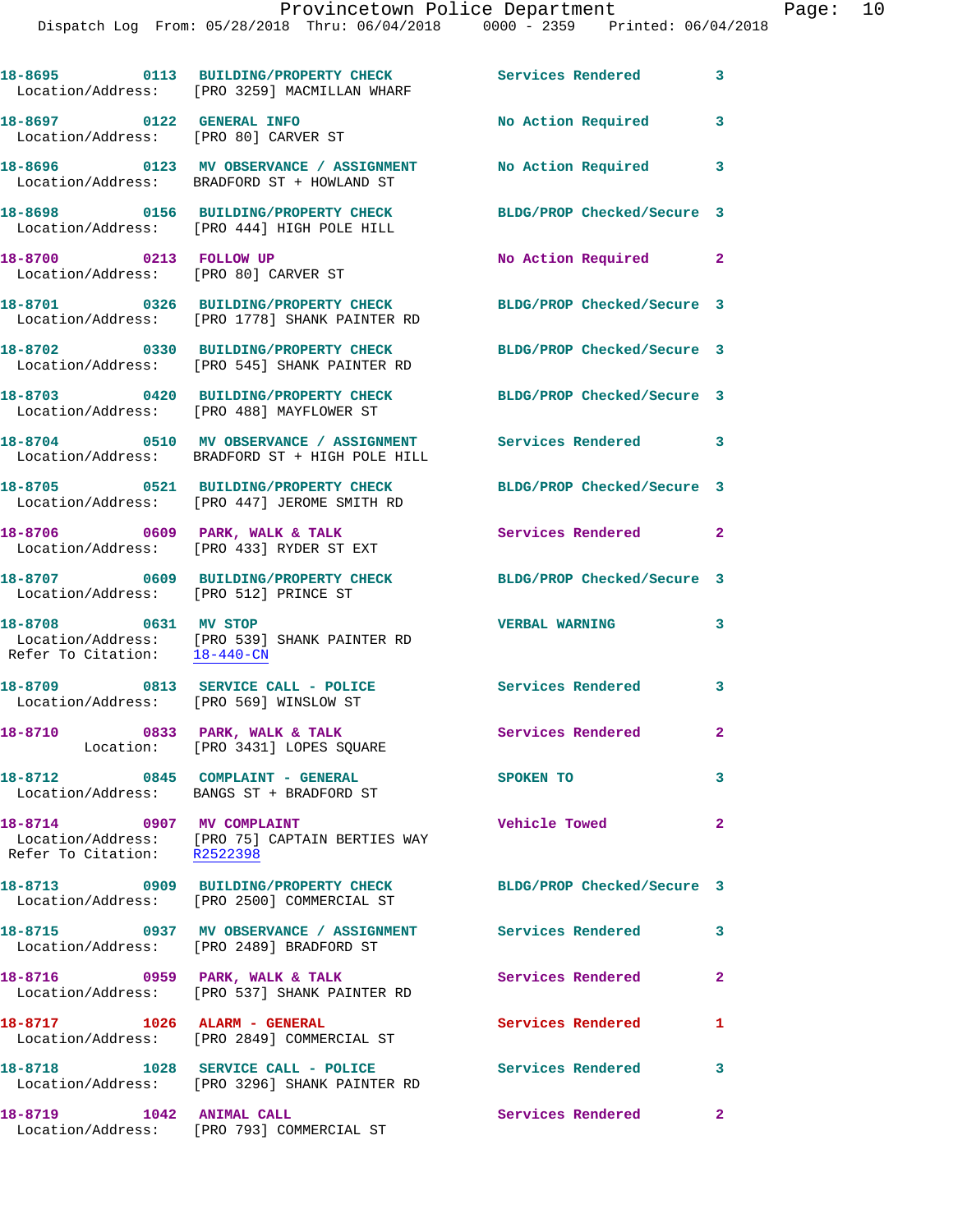|                                                                                              | 18-8720 1057 MV OBSERVANCE / ASSIGNMENT Services Rendered 3<br>Location/Address: HOWLAND ST + BRADFORD ST       |                            |                         |
|----------------------------------------------------------------------------------------------|-----------------------------------------------------------------------------------------------------------------|----------------------------|-------------------------|
| 18-8721 1108 LOST PROPERTY                                                                   | Location/Address: [PRO 3259] MACMILLAN WHARF                                                                    | <b>Services Rendered</b>   | $\overline{\mathbf{3}}$ |
|                                                                                              | 18-8722 1124 BUILDING/PROPERTY CHECK BLDG/PROP Checked/Secure 3<br>Location/Address: [PRO 3259] MACMILLAN WHARF |                            |                         |
| 18-8724 1129 ANIMAL CALL                                                                     | Location/Address: [PRO 2631] BAYBERRY AVE                                                                       | <b>Services Rendered</b>   | $\mathbf{2}$            |
|                                                                                              | 18-8727 1225 PARK, WALK & TALK<br>Location/Address: [PRO 105] COMMERCIAL ST                                     | Services Rendered          | $\mathbf{2}$            |
| 18-8728 1256 FOLLOW UP<br>Refer To Arrest: 18-54-AR                                          | Location/Address: [PRO 74] BRADFORD ST EXT                                                                      | SPOKEN TO                  | $\mathbf{2}$            |
|                                                                                              | 18-8729 1258 SERVICE CALL - POLICE<br>Location/Address: [PRO 542] SHANK PAINTER RD                              | <b>Services Rendered</b>   | $\overline{\mathbf{3}}$ |
| 18-8731 1306 ANIMAL CALL                                                                     | Location/Address: [PRO 1924] PEARL ST                                                                           | Services Rendered          | $\mathbf{2}$            |
|                                                                                              | 18-8730 1313 BUILDING/PROPERTY CHECK Services Rendered<br>Location/Address: [PRO 2490] PROVINCELANDS RD         |                            | $\mathbf{3}$            |
| Location/Address: ROUTE 6 + SNAIL RD                                                         | 18-8732 1321 MV OBSERVANCE / ASSIGNMENT Services Rendered                                                       | $\overline{\phantom{a}}$ 3 |                         |
| 18-8733 1402 MV STOP<br>Location/Address: [PRO 2521] ROUTE 6                                 |                                                                                                                 | <b>Services Rendered</b>   | 3                       |
| 18-8734 1415 GENERAL INFO<br>Location/Address: [PRO 2521] ROUTE 6                            |                                                                                                                 | Services Rendered 3        |                         |
| Refer To Accident: 18-37-AC                                                                  | 18-8735 1453 FOLLOW UP<br>Location/Address: [PRO 542] SHANK PAINTER RD                                          | SPOKEN TO                  | $\mathbf{2}$            |
| Location/Address: [PRO 569] WINSLOW ST                                                       | 18-8736 1458 PARK, WALK & TALK                                                                                  | <b>Services Rendered</b>   | $\overline{\mathbf{2}}$ |
| Location/Address: COMMERCIAL ST                                                              | 18-8737 1502 BUILDING/PROPERTY CHECK                                                                            | BLDG/PROP Checked/Secure 3 |                         |
| Location/Address: [PRO 3440] ROUTE 6                                                         | 18-8738 1534 MV OBSERVANCE / ASSIGNMENT Services Rendered                                                       |                            | $\overline{\mathbf{3}}$ |
|                                                                                              | 18-8739 1541 PARK, WALK & TALK<br>Location/Address: [PRO 105] COMMERCIAL ST                                     | <b>Services Rendered</b>   | $\mathbf{2}$            |
|                                                                                              | 18-8740 1541 COMPLAINT - GENERAL<br>Location/Address: PLEASANT ST + KINGS WAY                                   | No Action Required 3       |                         |
| 18-8741 1548 MV STOP<br>Location/Address: [PRO 2479] ROUTE 6<br>Refer To Citation: 18-441-CN |                                                                                                                 | <b>VERBAL WARNING</b>      | 3                       |
| 18-8742 1609 MV COLLISION                                                                    | Location/Address: [PRO 526] RYDER ST EXT                                                                        | No Action Required         | 1                       |
| 18-8743 1642 INJURED DUCK                                                                    | Location/Address: [PRO 312] COMMERCIAL ST                                                                       | Services Rendered          | $\overline{2}$          |
|                                                                                              | 18-8744 1700 BUILDING/PROPERTY CHECK<br>Location/Address: [PRO 3259] MACMILLAN WHARF                            | <b>Services Rendered</b>   | 3                       |

**18-8745 1736 BUILDING/PROPERTY CHECK BLDG/PROP Checked/Secure 3**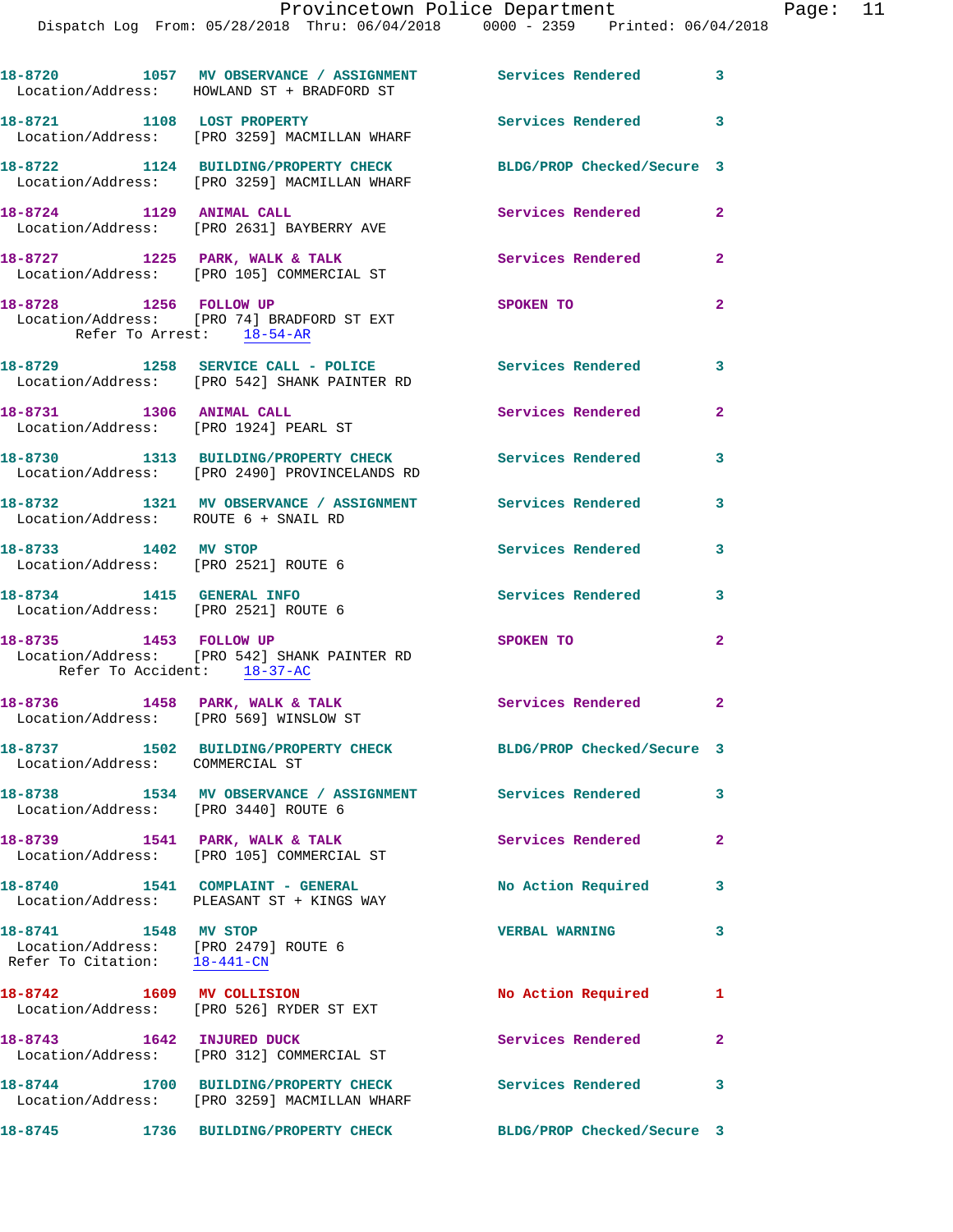|                                                                                                | Dispatch Log From: 05/28/2018 Thru: 06/04/2018 0000 - 2359 Printed: 06/04/2018                                  | Provincetown Police Department |   | Page: 12 |  |
|------------------------------------------------------------------------------------------------|-----------------------------------------------------------------------------------------------------------------|--------------------------------|---|----------|--|
|                                                                                                | Location/Address: [PRO 1778] SHANK PAINTER RD                                                                   |                                |   |          |  |
| 18-8746 1840 BAR CHECK                                                                         | Location/Address: [PRO 208] COMMERCIAL ST                                                                       | Services Rendered 2            |   |          |  |
|                                                                                                | 18-8747 1846 STREET PERFORMER COMPLAINT GONE ON ARRIVAL<br>Location/Address: [PRO 3292] COMMERCIAL ST           |                                | 3 |          |  |
|                                                                                                | 18-8749 1925 PARK, WALK & TALK Services Rendered 2<br>Location/Address: [PRO 105] COMMERCIAL ST                 |                                |   |          |  |
|                                                                                                | 18-8748 1926 MV STOP<br>Location/Address: [PRO 2513] ROUTE 6<br>Refer To Citation: R8381668                     | Citation / Warning Issue 3     |   |          |  |
| Location/Address: ROUTE 6 + SNAIL RD                                                           | 18-8750 2019 MV OBSERVANCE / ASSIGNMENT Services Rendered 3                                                     |                                |   |          |  |
| Location/Address: COMMERCIAL ST                                                                | 18-8751 2026 BUILDING/PROPERTY CHECK BLDG/PROP Checked/Secure 3                                                 |                                |   |          |  |
|                                                                                                | 18-8753 2029 BUILDING/PROPERTY CHECK BLDG/PROP Checked/Secure 3<br>Location/Address: [PRO 526] RYDER ST EXT     |                                |   |          |  |
|                                                                                                | 18-8752 2038 MV DISABLED<br>Location/Address: [PRO 537] SHANK PAINTER RD                                        | Services Rendered 2            |   |          |  |
|                                                                                                | 18-8756 2105 BUILDING/PROPERTY CHECK BLDG/PROP Checked/Secure 3<br>Location/Address: [PRO 105] COMMERCIAL ST    |                                |   |          |  |
|                                                                                                | 18-8754 2107 BUILDING/PROPERTY CHECK BLDG/PROP Checked/Secure 3<br>Location/Address: [PRO 1952] COMMERCIAL ST   |                                |   |          |  |
|                                                                                                | 18-8755 2145 COMPLAINT - GENERAL<br>Location/Address: COMMERCIAL ST + FREEMAN ST                                | SPOKEN TO                      | 3 |          |  |
|                                                                                                | 18-8757 2304 BUILDING/PROPERTY CHECK BLDG/PROP Checked/Secure 3<br>Location/Address: [PRO 1638] COMMERCIAL ST   |                                |   |          |  |
|                                                                                                | 18-8759 2331 BUILDING/PROPERTY CHECK BLDG/PROP Checked/Secure 3<br>Location/Address: [PRO 3259] MACMILLAN WHARF |                                |   |          |  |
| 18-8760 2331 MV STOP<br>Location/Address: COMMERCIAL ST<br>Refer To Citation: 18-442-CN        |                                                                                                                 | <b>VERBAL WARNING</b>          |   |          |  |
|                                                                                                | 18-8758 2333 MV OBSERVANCE / ASSIGNMENT<br>Location/Address: BRADFORD ST + HOWLAND ST                           | <b>Services Rendered</b>       | 3 |          |  |
| Location/Address: COMMERCIAL ST                                                                | 18-8761 2335 BUILDING/PROPERTY CHECK                                                                            | BLDG/PROP Checked/Secure 3     |   |          |  |
| 18-8762 2338 MV STOP<br>Location/Address: BRADFORD ST + LAW ST<br>Refer To Citation: 18-443-CN |                                                                                                                 | <b>VERBAL WARNING</b>          | 3 |          |  |
| For Date: $06/01/2018$ - Friday                                                                |                                                                                                                 |                                |   |          |  |
|                                                                                                | 18-8763 0003 BUILDING/PROPERTY CHECK BLDG/PROP Checked/Secure 3<br>Location/Address: [PRO 440] HARRY KEMP WAY   |                                |   |          |  |
| Location/Address: [PRO 2513] ROUTE 6                                                           | 18-8764 0011 MV OBSERVANCE / ASSIGNMENT                                                                         | Services Rendered 3            |   |          |  |
|                                                                                                | 18-8765 0012 BUILDING/PROPERTY CHECK<br>Location/Address: [PRO 444] HIGH POLE HILL                              | BLDG/PROP Checked/Secure 3     |   |          |  |
| 18-8766                                                                                        | 0013 BUILDING/PROPERTY CHECK                                                                                    | BLDG/PROP Checked/Secure 3     |   |          |  |

Location/Address: [PRO 105] COMMERCIAL ST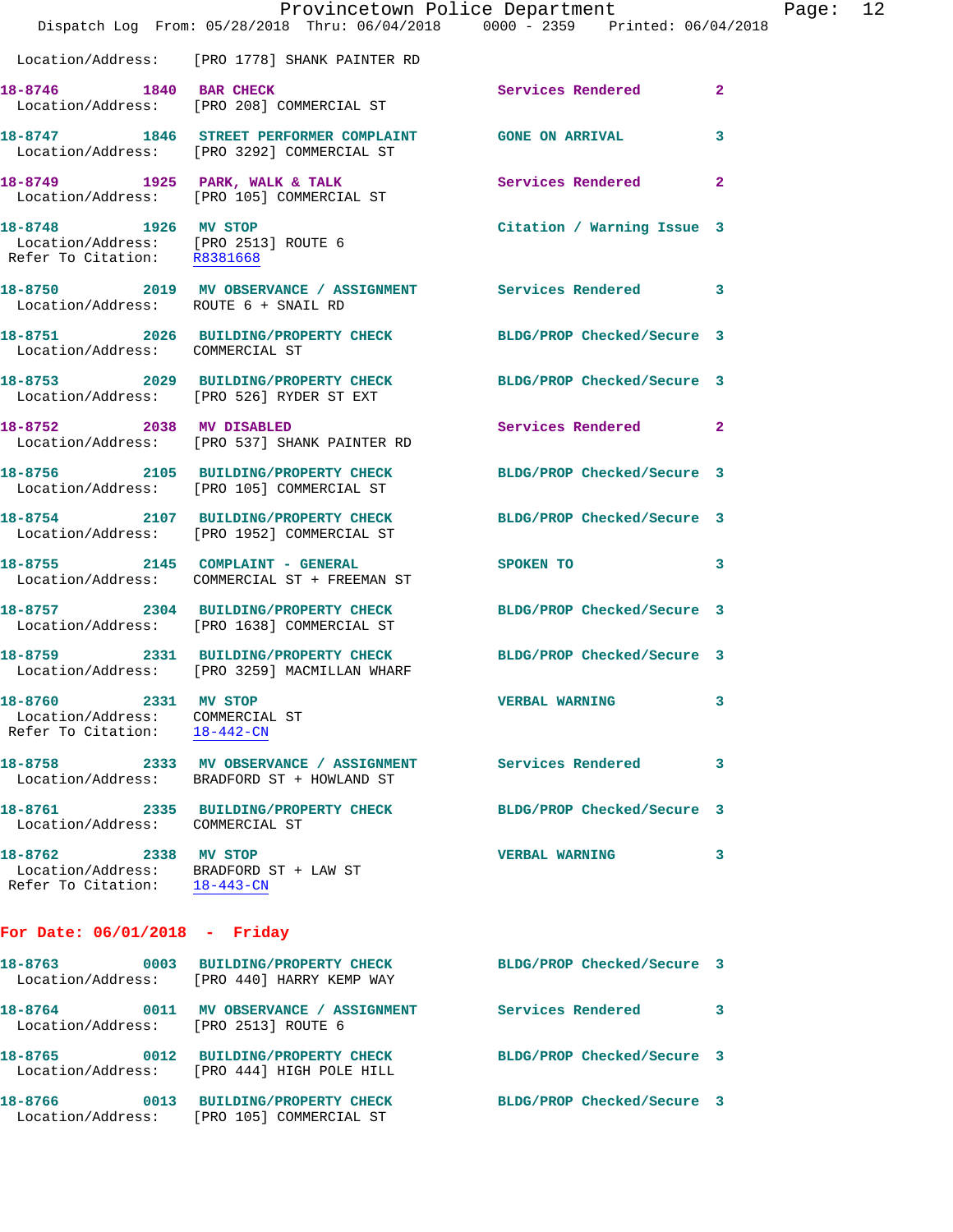|                                                                                              | Dispatch Log From: 05/28/2018 Thru: 06/04/2018 0000 - 2359 Printed: 06/04/2018                               | Provincetown Police Department |              | Page: 13 |  |
|----------------------------------------------------------------------------------------------|--------------------------------------------------------------------------------------------------------------|--------------------------------|--------------|----------|--|
|                                                                                              |                                                                                                              |                                |              |          |  |
| Location/Address: [PRO 521] ROUTE 6                                                          | 18-8767 0044 BUILDING/PROPERTY CHECK Services Rendered 3                                                     |                                |              |          |  |
|                                                                                              | 18-8768 0047 BUILDING/PROPERTY CHECK BLDG/PROP Checked/Secure 3<br>Location/Address: [PRO 182] COMMERCIAL ST |                                |              |          |  |
|                                                                                              | 18-8769 0047 ALARM - GENERAL<br>Location/Address: [PRO 3639] PLEASANT ST                                     | BLDG/PROP Checked/Secure 1     |              |          |  |
|                                                                                              | 18-8770 0120 MV OBSERVANCE / ASSIGNMENT Services Rendered 3<br>Location/Address: STANDISH ST + BRADFORD ST   |                                |              |          |  |
| 18-8771 0121 MV STOP<br>Location/Address: RYDER ST<br>Refer To Citation: 18-444-CN           |                                                                                                              | <b>VERBAL WARNING</b>          | 3            |          |  |
|                                                                                              | 18-8772 0128 MV OBSERVANCE / ASSIGNMENT Services Rendered 3<br>Location/Address: [PRO 537] SHANK PAINTER RD  |                                |              |          |  |
| Location/Address: [PRO 569] WINSLOW ST                                                       | 18-8773 0158 BUILDING/PROPERTY CHECK BLDG/PROP Checked/Secure 3                                              |                                |              |          |  |
| 18-8774 0207 MV STOP<br>Location/Address: [PRO 2513] ROUTE 6<br>Refer To Citation: 18-445-CN |                                                                                                              | VERBAL WARNING 3               |              |          |  |
|                                                                                              | 18-8775 0220 BUILDING/PROPERTY CHECK BLDG/PROP Checked/Secure 3<br>Location/Address: [PRO 1780] JOHNSON ST   |                                |              |          |  |
|                                                                                              | 18-8776 0232 HAZARDS<br>Location/Address: JOHNSON ST + COMMERCIAL ST                                         | Referred to Other Agency 3     |              |          |  |
| Location/Address: [PRO 554] TREMONT ST                                                       | 18-8777 0339 BUILDING/PROPERTY CHECK BLDG/PROP Checked/Secure 3                                              |                                |              |          |  |
| Refer To Citation: 18-446-CN                                                                 |                                                                                                              | <b>VERBAL WARNING</b>          | 3            |          |  |
|                                                                                              | 18-8780 0427 MV OBSERVANCE / ASSIGNMENT Services Rendered<br>Location/Address: [PRO 2494] BRADFORD ST        |                                | 3            |          |  |
| Location/Address: ROUTE 6                                                                    | 18-8779 0446 MV OBSERVANCE / ASSIGNMENT                                                                      | No Action Required 3           |              |          |  |
|                                                                                              | 18-8781 0458 MEDICAL EMERGENCY<br>Location/Address: [PRO 3222] ALDEN ST                                      | Transported to Hospital 1      |              |          |  |
| 18-8782 0459 MV STOP                                                                         | Location/Address: [PRO 357] COMMERCIAL ST<br>Refer To Citation: 18-447-CN                                    | <b>VERBAL WARNING</b>          | 3            |          |  |
|                                                                                              | 18-8783 0503 ALARM - GENERAL<br>Location/Address: [PRO 1780] JOHNSON ST                                      | Services Rendered 1            |              |          |  |
| 18-8784 0546 MV COMPLAINT<br>Location/Address: NELSON AVE                                    |                                                                                                              | Services Rendered              | $\mathbf{2}$ |          |  |
|                                                                                              | 18-8785 0600 BUILDING/PROPERTY CHECK BLDG/PROP Checked/Secure 3<br>Location/Address: [PRO 379] COMMERCIAL ST |                                |              |          |  |
| Location/Address: [PRO 3287] ROUTE 6                                                         | 18-8786 0758 BUILDING/PROPERTY CHECK                                                                         | BLDG/PROP Checked/Secure 3     |              |          |  |
| Location/Address: [PRO 569] WINSLOW ST                                                       | 18-8787 0806 SERVICE CALL - POLICE                                                                           | <b>Services Rendered</b> 3     |              |          |  |
|                                                                                              | 18-8788 0829 SERVICE CALL - POLICE<br>Location/Address: [PRO 1115] STANDISH ST                               | Services Rendered 3            |              |          |  |
|                                                                                              | 18-8789 0832 BUILDING/PROPERTY CHECK                                                                         | BLDG/PROP Checked/Secure 3     |              |          |  |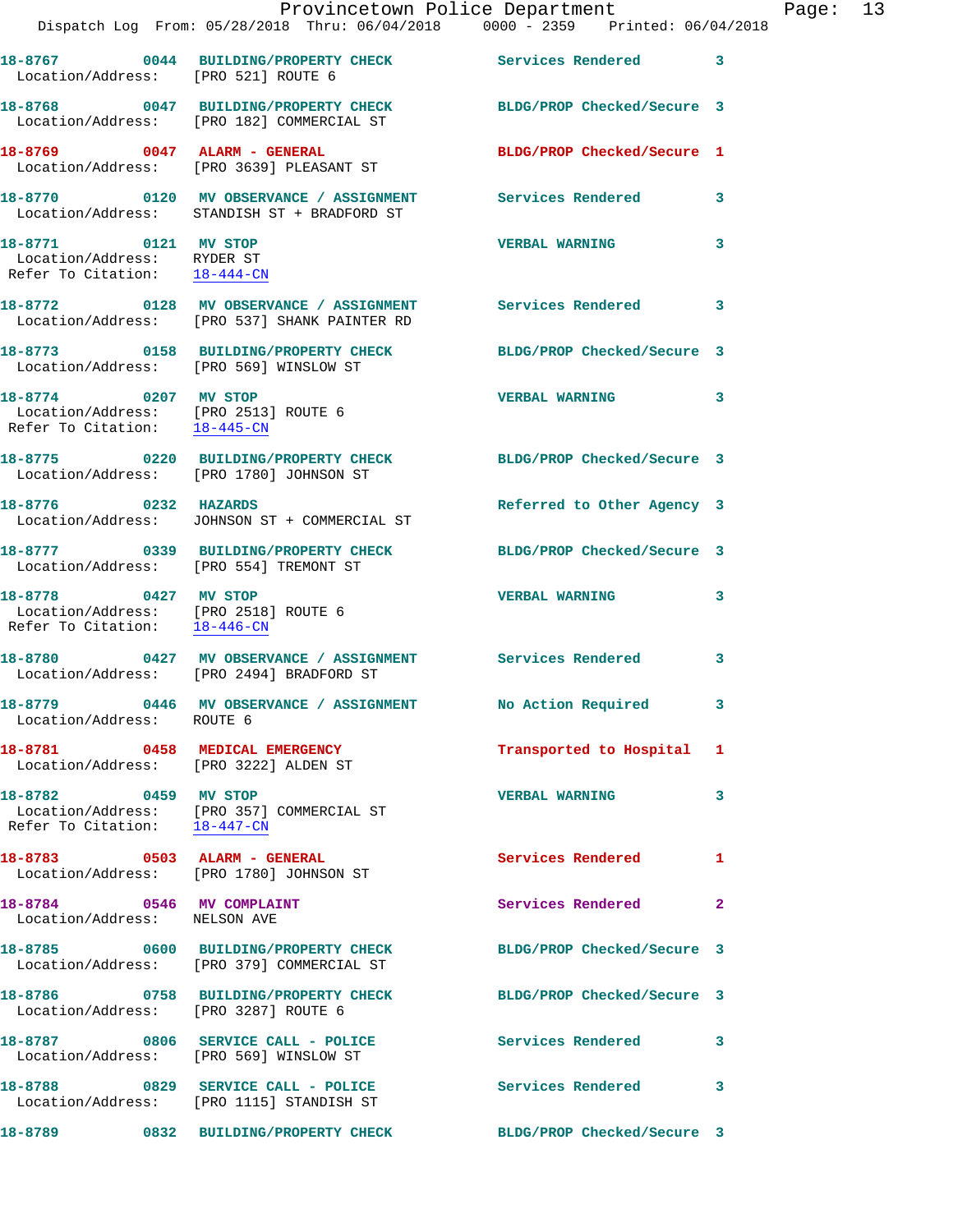|                                                                                      | Provincetown Police Department<br>Dispatch Log From: 05/28/2018 Thru: 06/04/2018 0000 - 2359 Printed: 06/04/2018 |                            |                |
|--------------------------------------------------------------------------------------|------------------------------------------------------------------------------------------------------------------|----------------------------|----------------|
|                                                                                      | Location/Address: [PRO 569] WINSLOW ST                                                                           |                            |                |
|                                                                                      | 18-8790 0835 PARK, WALK & TALK<br>Location/Address: [PRO 2500] COMMERCIAL ST                                     | Services Rendered          | $\mathbf{2}$   |
|                                                                                      | 18-8791 0857 BUILDING/PROPERTY CHECK Services Rendered<br>Location/Address: [PRO 2499] RACE POINT RD             |                            | 3              |
| Refer To Accident: 18-39-AC                                                          | 18-8792 0911 MV COLLISION<br>Location/Address: STANDISH ST + COMMERCIAL ST                                       | <b>Services Rendered</b>   | 1              |
|                                                                                      | 18-8795 0915 MV COMPLAINT<br>Location/Address: BANGS ST + BRADFORD ST                                            | Services Rendered          | $\mathbf{2}$   |
|                                                                                      | 18-8793 0935 BUILDING/PROPERTY CHECK<br>Location/Address: [PRO 3317] CEMETERY RD                                 | BLDG/PROP Checked/Secure 3 |                |
|                                                                                      | 18-8794 0935 BUILDING/PROPERTY CHECK BLDG/PROP Checked/Secure 3<br>Location/Address: [PRO 3318] CEMETERY RD      |                            |                |
| Location/Address: [PRO 2513] ROUTE 6                                                 | 18-8796 0946 ASSIST DEPARTMENT / MUTUAL AID Services Rendered                                                    |                            | 3              |
|                                                                                      | 18-8798 0955 HAZARDS<br>Location/Address: [PRO 3136] RACE POINT RD                                               | Services Rendered          | $\mathbf{2}$   |
| Location/Address: NICKERSON ST                                                       | 18-8799 1001 PARKING COMPLAINT Contract Citation / Warning Issue 3                                               |                            |                |
|                                                                                      | 18-8800 1003 ANIMAL CALL<br>Location/Address: [PRO 1255] COMMERCIAL ST                                           | SPOKEN TO                  | $\overline{2}$ |
| 18-8802 1054 ANIMAL CALL                                                             | Location/Address: [PRO 2500] COMMERCIAL ST                                                                       | No Action Required         | $\mathbf{2}$   |
| Location/Address: [PRO 2479] ROUTE 6                                                 | 18-8801 1056 MV DISABLED                                                                                         | No Action Required         | $\mathbf{2}$   |
| 18-8803 1101 ANIMAL CALL                                                             | Location/Address: [PRO 106] COMMERCIAL ST                                                                        | <b>GONE ON ARRIVAL</b>     | 2              |
| 18-8804 1105 TRAFFIC CONTROL                                                         | Location/Address: [PRO 2661] COMMERCIAL ST                                                                       | Referred to Other Agency 3 |                |
| 18-8806 1120 MV COLLISION<br>Refer To Accident: 18-40-AC                             | Location/Address: [PRO 578] WINTHROP ST                                                                          | Investigated               | 1              |
| Location/Address: [PRO 2513] ROUTE 6                                                 | 18-8805 1121 MV OBSERVANCE / ASSIGNMENT Services Rendered                                                        |                            | 3              |
| 18-8807 1138 MV STOP<br>Location/Address: HOWLAND ST<br>Refer To Citation: 18-448-CN |                                                                                                                  | <b>VERBAL WARNING</b>      | 3              |
| 18-8808 1145 ANIMAL CALL                                                             | Location/Address: [PRO 1169] WINTHROP ST                                                                         | <b>GONE ON ARRIVAL</b>     | 2              |
|                                                                                      | 18-8812 1156 BUILDING/PROPERTY CHECK<br>Location/Address: [PRO 2483] COMMERCIAL ST                               | <b>Services Rendered</b>   | 3              |
|                                                                                      | 18-8820 1200 BUILDING/PROPERTY CHECK<br>Location/Address: [PRO 526] RYDER ST EXT                                 | BLDG/PROP Checked/Secure 3 |                |
|                                                                                      | 18-8811 1212 MV COMPLAINT<br>Location/Address: BRADFORD ST + FRANKLIN ST                                         | Removed Hazard             | $\mathbf{2}$   |
| 18-8813 1249 BY-LAW VIOLATION                                                        | Location/Address: [PRO 1213] FREEMAN ST                                                                          | SPOKEN TO                  | $\overline{2}$ |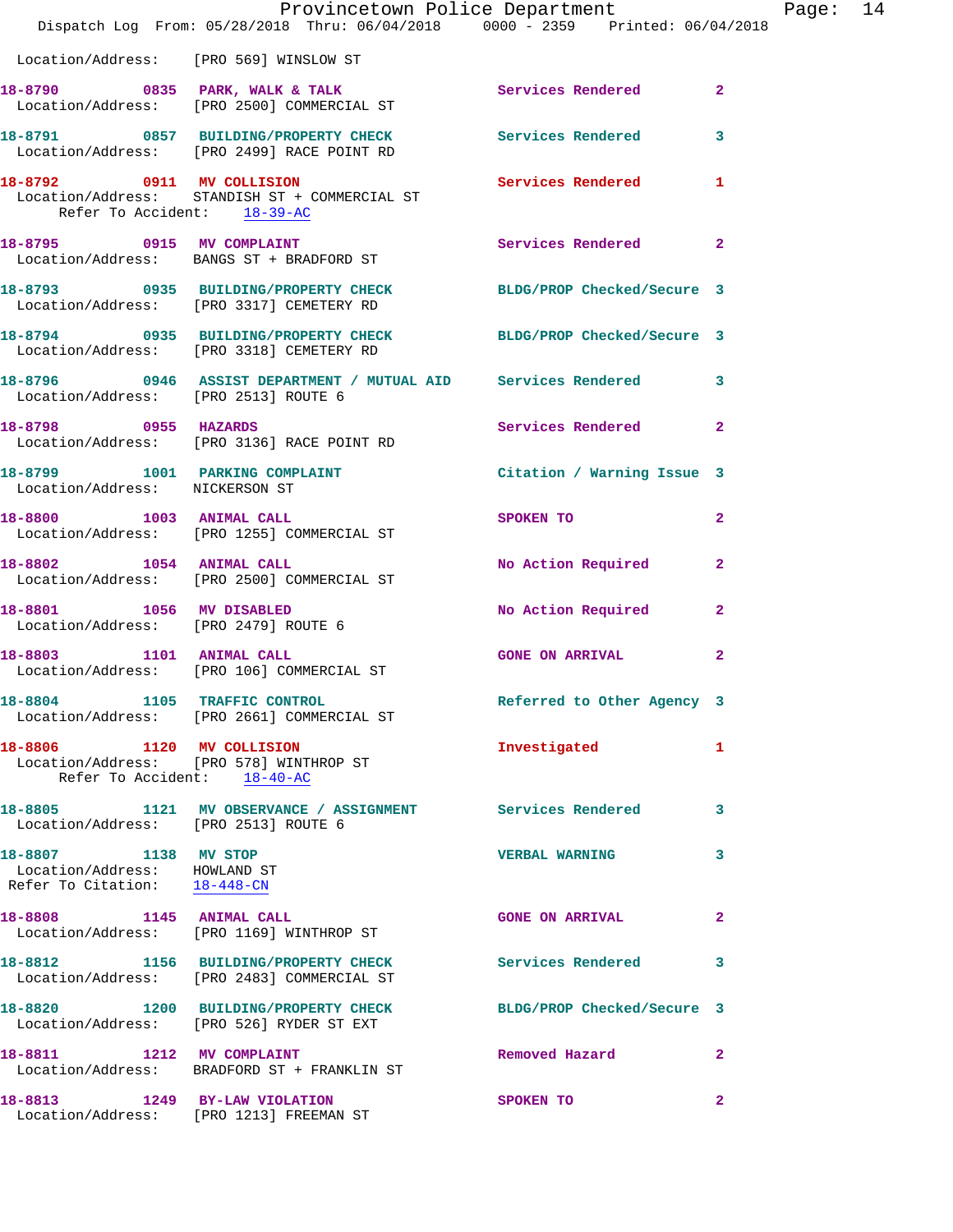|                                                                                            | Provincetown Police Department                                                                             |                            |                |
|--------------------------------------------------------------------------------------------|------------------------------------------------------------------------------------------------------------|----------------------------|----------------|
|                                                                                            | Dispatch Log From: 05/28/2018 Thru: 06/04/2018 0000 - 2359 Printed: 06/04/2018                             |                            |                |
|                                                                                            | 18-8814 1253 BY-LAW VIOLATION<br>Location/Address: [PRO 105] COMMERCIAL ST                                 | Services Rendered          | $\overline{2}$ |
|                                                                                            | 18-8815 1315 PARK, WALK & TALK 1999 No Action Required<br>Location/Address: [PRO 526] RYDER ST EXT         |                            | $\mathbf{2}$   |
| 18-8816 1338 HAZARDS                                                                       | Location/Address: WEST VINE ST + BRADFORD ST EXT                                                           | SPOKEN TO                  | $\overline{2}$ |
|                                                                                            | 18-8817 1358 BUILDING/PROPERTY CHECK Services Rendered<br>Location/Address: [PRO 564] BAYBERRY AVE         |                            | 3              |
|                                                                                            | 18-8818 1500 TRAFFIC CONTROL<br>Location/Address: [PRO 488] MAYFLOWER ST                                   | <b>Services Rendered</b>   | 3              |
|                                                                                            | 18-8819 1551 BUILDING/PROPERTY CHECK<br>Location/Address: [PRO 526] RYDER ST EXT                           | BLDG/PROP Checked/Secure 3 |                |
| 18-8821 1643 MV STOP<br>Location/Address: ROUTE 6 + SNAIL RD                               |                                                                                                            | No Action Required         | 3              |
| 18-8823 1658 MV STOP<br>Location/Address: [PRO 521] ROUTE 6<br>Refer To Citation: R8381669 |                                                                                                            | Citation / Warning Issue 3 |                |
|                                                                                            | 18-8824 1710 ASSIST DEPARTMENT / MUTUAL AID No Action Required<br>Location/Address: [PRO 1895] BRADFORD ST |                            | 3              |
|                                                                                            | 18-8825 1711 PARKING COMPLAINT<br>Location/Address: [PRO 3094] COMMERCIAL ST                               | <b>Services Rendered</b>   | 3              |
| 18-8826 1752 MEDICAL EMERGENCY<br>Location/Address: COMMERCIAL ST                          |                                                                                                            | Transported to Hospital 1  |                |
|                                                                                            | 18-8827 1808 BUILDING/PROPERTY CHECK<br>Location/Address: [PRO 3259] MACMILLAN WHARF                       | BLDG/PROP Checked/Secure 3 |                |
|                                                                                            | 18-8829 1813 BUILDING/PROPERTY CHECK<br>Location/Address: [PRO 3033] COMMERCIAL ST                         | BLDG/PROP Checked/Secure 3 |                |
|                                                                                            | 18-8828 1815 MV OBSERVANCE / ASSIGNMENT Services Rendered<br>Location/Address: BRADFORD ST + STANDISH ST   |                            | 3              |
|                                                                                            | 18-8831 1846 PARK, WALK & TALK<br>Location: [PRO 3431] LOPES SQUARE                                        | Services Rendered          | $\mathbf{2}$   |
|                                                                                            | 18-8832 1859 SERVICE CALL - POLICE<br>Location/Address: [PRO 3432] COMMERCIAL ST                           | Referred to Other Agency 3 |                |
|                                                                                            | 18-8833 1911 BUILDING/PROPERTY CHECK BLDG/PROP Checked/Secure 3<br>Location/Address: [PRO 1780] JOHNSON ST |                            |                |
|                                                                                            | 18-8835 1920 MV COMPLAINT<br>Location/Address: BRADFORD ST + CONWELL ST                                    | <b>VERBAL WARNING</b>      | $\mathbf{2}$   |
| Location/Address: [PRO 3440] ROUTE 6                                                       | 18-8838 1954 MV OBSERVANCE / ASSIGNMENT Services Rendered                                                  |                            | 3              |
|                                                                                            | 18-8839 2053 DISORDERLY<br>Location/Address: [PRO 105] COMMERCIAL ST                                       | No Action Required         | 1              |
|                                                                                            | 18-8840 2057 BUILDING/PROPERTY CHECK<br>Location/Address: [PRO 2500] COMMERCIAL ST                         | BLDG/PROP Checked/Secure 3 |                |
|                                                                                            | 18-8841 2101 BUILDING/PROPERTY CHECK<br>Location/Address: [PRO 3259] MACMILLAN WHARF                       | BLDG/PROP Checked/Secure 3 |                |
|                                                                                            | 18-8842 2105 BUILDING/PROPERTY CHECK<br>Location/Address: [PRO 4080] RYDER ST EXT                          | BLDG/PROP Checked/Secure 3 |                |
| 18-8843 2107 BAR CHECK                                                                     |                                                                                                            | <b>No Action Required</b>  | 2 <sup>1</sup> |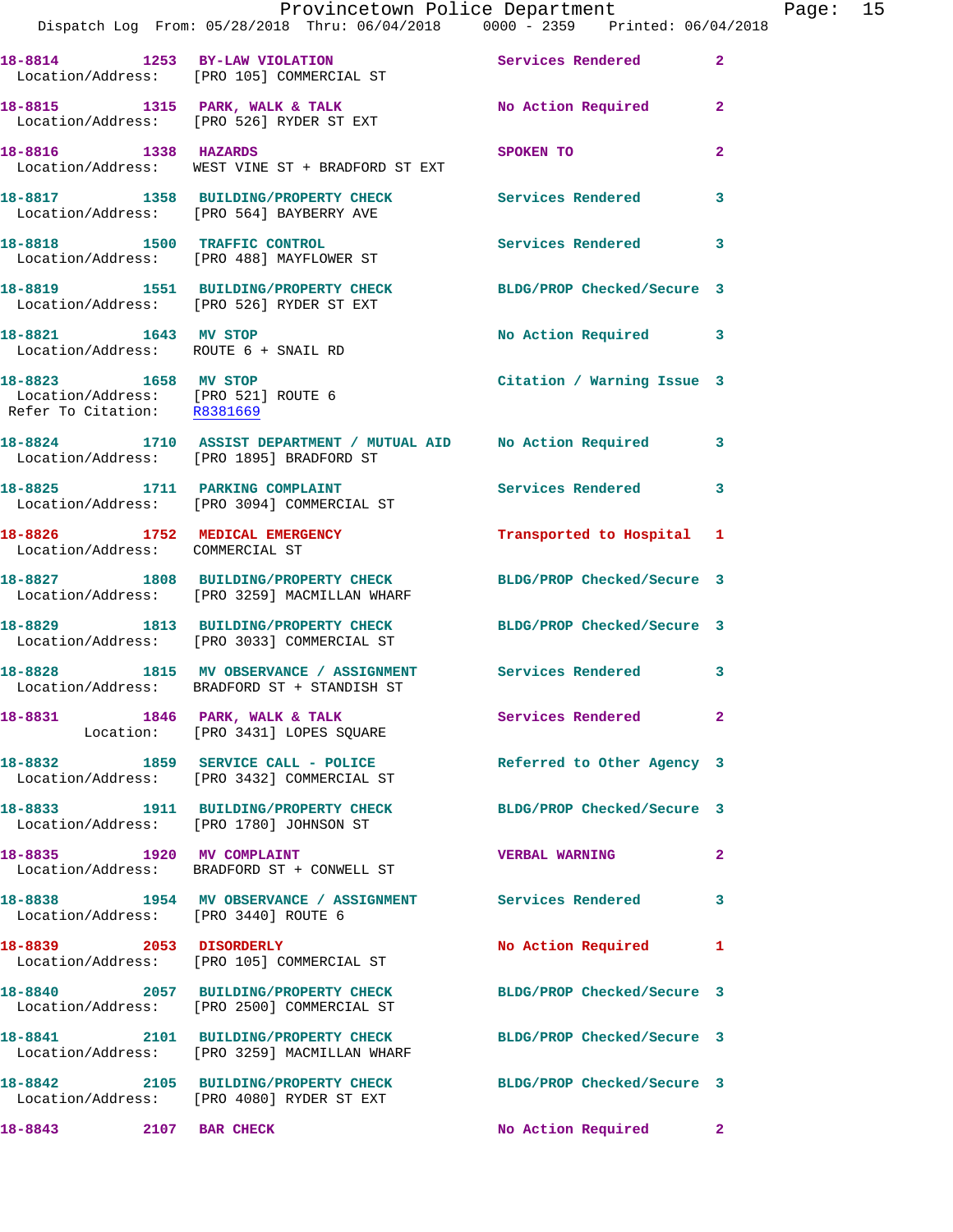|                                      |                                                                                                                  | Provincetown Police Department |                | Page: 16 |  |
|--------------------------------------|------------------------------------------------------------------------------------------------------------------|--------------------------------|----------------|----------|--|
|                                      | Dispatch Log From: 05/28/2018 Thru: 06/04/2018 0000 - 2359 Printed: 06/04/2018                                   |                                |                |          |  |
|                                      | Location/Address: [PRO 2675] COMMERCIAL ST                                                                       |                                |                |          |  |
| 18-8846 2118 BAR CHECK               | Location/Address: [PRO 3117] COMMERCIAL ST                                                                       | No Action Required             | $\mathbf{2}$   |          |  |
|                                      | 18-8847 2130 ASSIST CITIZEN<br>Location/Address: [PRO 208] COMMERCIAL ST                                         | Services Rendered              | 3              |          |  |
| 18-8848 2136 BAR CHECK               | Location/Address: [PRO 3443] COMMERCIAL ST                                                                       | No Action Required             | $\overline{2}$ |          |  |
|                                      | 18-8849 2201 LOST PROPERTY<br>Location/Address: [PRO 2427] COMMERCIAL ST                                         | Services Rendered              | 3              |          |  |
| 18-8851 2352 BAR CHECK               | Location/Address: [PRO 272] COMMERCIAL ST                                                                        | No Action Required 2           |                |          |  |
|                                      | 18-8850 2353 BUILDING/PROPERTY CHECK<br>Location/Address: [PRO 99] COMMERCIAL ST                                 | BLDG/PROP Checked/Secure 3     |                |          |  |
| 18-8852 2355 BAR CHECK               | Location/Address: [PRO 399] COMMERCIAL ST                                                                        | No Action Required 2           |                |          |  |
| For Date: $06/02/2018$ - Saturday    |                                                                                                                  |                                |                |          |  |
| 18-8854 0003 BAR CHECK               | Location/Address: [PRO 3236] COMMERCIAL ST                                                                       | No Action Required             | $\mathbf{2}$   |          |  |
|                                      | 18-8853 0007 MV OBSERVANCE / ASSIGNMENT<br>Location/Address: BRADFORD ST + COMMERCIAL ST                         | Services Rendered              | 3              |          |  |
|                                      | 18-8855 0046 BUILDING/PROPERTY CHECK<br>Location/Address: [PRO 379] COMMERCIAL ST                                | BLDG/PROP Checked/Secure 3     |                |          |  |
|                                      | 18-8856 0054 DISTURBANCE - FIGHT / ARGUMENT SPOKEN TO<br>Location/Address: [PRO 208] COMMERCIAL ST               |                                | 1              |          |  |
|                                      | 18-8858 0201 MV OBSERVANCE / ASSIGNMENT Services Rendered<br>Location/Address: BRADFORD ST + HOWLAND ST          |                                | 3              |          |  |
| Location/Address:                    | 18-8860 0409 BUILDING/PROPERTY CHECK Services Rendered<br>[PRO 526] RYDER ST EXT                                 |                                | 3              |          |  |
|                                      | 18-8859 0412 BUILDING/PROPERTY CHECK BLDG/PROP Checked/Secure 3<br>Location/Address: [PRO 1778] SHANK PAINTER RD |                                |                |          |  |
|                                      | 18-8861 0415 BUILDING/PROPERTY CHECK<br>Location/Address: [PRO 545] SHANK PAINTER RD                             | BLDG/PROP Checked/Secure 3     |                |          |  |
|                                      | 18-8863 0418 MV OBSERVANCE / ASSIGNMENT Services Rendered<br>Location/Address: BRADFORD ST + HOWLAND ST          |                                | 3              |          |  |
| Location/Address: ROUTE 6 + SNAIL RD | 18-8862 0420 MV OBSERVANCE / ASSIGNMENT Services Rendered                                                        |                                | 3              |          |  |
|                                      | 18-8864 0429 MEDICAL EMERGENCY<br>Location/Address: [PRO 106] COMMERCIAL ST                                      | Transported to Hospital 1      |                |          |  |
|                                      | 18-8865 0457 BUILDING/PROPERTY CHECK<br>Location/Address: [PRO 1646] WINSLOW ST                                  | Services Rendered              | 3              |          |  |
|                                      | 18-8866 0515 BUILDING/PROPERTY CHECK<br>Location/Address: [PRO 1989] COMMERCIAL ST                               | BLDG/PROP Checked/Secure 3     |                |          |  |
| Location/Address: [PRO 2521] ROUTE 6 |                                                                                                                  |                                | 3              |          |  |
|                                      | 18-8867 0532 BUILDING/PROPERTY CHECK<br>Location/Address: [PRO 3259] MACMILLAN WHARF                             | <b>Services Rendered</b>       | 3              |          |  |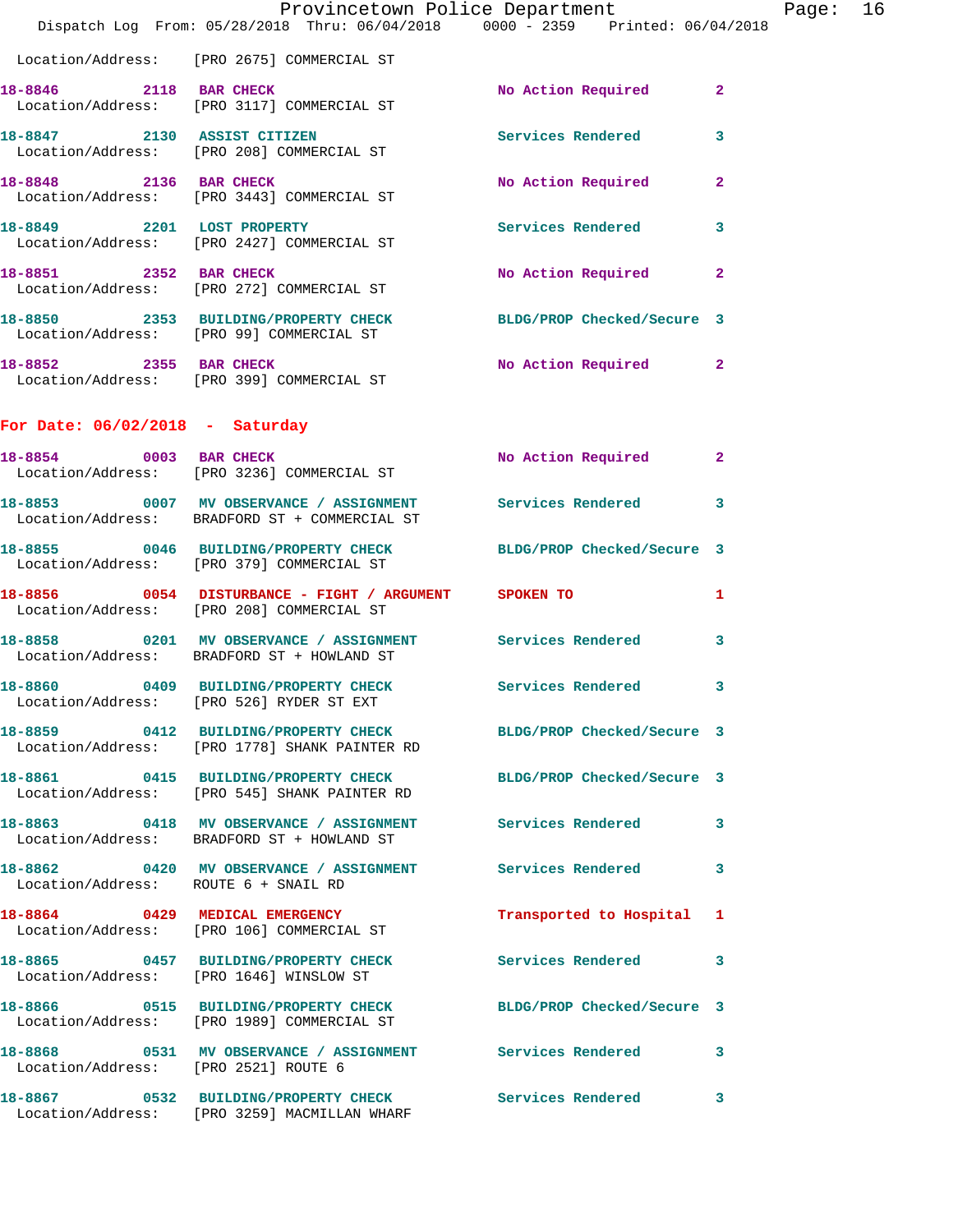|                                                                                                                 | Provincetown Police Department                                                        |                            |                |
|-----------------------------------------------------------------------------------------------------------------|---------------------------------------------------------------------------------------|----------------------------|----------------|
|                                                                                                                 | Dispatch Log From: 05/28/2018 Thru: 06/04/2018 0000 - 2359 Printed: 06/04/2018        |                            |                |
| Location/Address: COMMERCIAL ST                                                                                 | 18-8869 0816 PARK, WALK & TALK 30 Services Rendered                                   |                            | $\overline{2}$ |
|                                                                                                                 | 18-8870 0820 ANIMAL CALL<br>Location/Address: [PRO 1797] BRADFORD ST                  | <b>Services Rendered</b>   | $\overline{a}$ |
| 18-8871 0903 MV STOP<br>Location/Address: [PRO 2521] ROUTE 6<br>Refer To Citation: $\frac{18-449-\text{CN}}{2}$ |                                                                                       | <b>VERBAL WARNING</b>      | 3              |
| 18-8872 0921 MV STOP<br>Location/Address: [PRO 2518] ROUTE 6<br>Refer To Citation: R8381559                     |                                                                                       | Citation / Warning Issue 3 |                |
|                                                                                                                 | 18-8873 0935 COMPLAINT - GENERAL<br>Location/Address: [PRO 2008] GARFIELD ST          | SPOKEN TO                  | 3              |
|                                                                                                                 | 18-8874 0941 LOST PROPERTY<br>Location/Address: [PRO 557] TREMONT ST                  | <b>Services Rendered</b>   | 3              |
|                                                                                                                 | 18-8876 1024 PARK, WALK & TALK<br>Location/Address: [PRO 537] SHANK PAINTER RD        | <b>Services Rendered</b>   | 2              |
|                                                                                                                 | 18-8878 1054 LOST PROPERTY<br>Location/Address: [PRO 542] SHANK PAINTER RD            | <b>Services Rendered</b>   | 3              |
| 18-8877 1059 MV STOP<br>Location/Address: [PRO 2519] ROUTE 6<br>Refer To Citation: R8381560                     |                                                                                       | Citation / Warning Issue 3 |                |
|                                                                                                                 | 18-8879 1109 BUILDING/PROPERTY CHECK<br>Location/Address: [PRO 2483] COMMERCIAL ST    | BLDG/PROP Checked/Secure 3 |                |
|                                                                                                                 | 18-8880 1118 PARKING COMPLAINT<br>Location/Address: [PRO 1354] COMMERCIAL ST          | Citation / Warning Issue 3 |                |
|                                                                                                                 | 18-8881 1125 BUILDING/PROPERTY CHECK<br>Location/Address: [PRO 2206] PILGRIMS LANDING | BLDG/PROP Checked/Secure 3 |                |
|                                                                                                                 | 18-8882 1225 PARK, WALK & TALK<br>Location: [PRO 3431] LOPES SQUARE                   | <b>SPOKEN TO</b>           | 2              |
| 18-8883 1228 MV STOP<br>Refer To Citation: 18-450-CN                                                            | Location/Address: [PRO 2539] RYDER ST EXT                                             | <b>VERBAL WARNING</b>      | 3              |
| 18-8885 1252 PROPERTY DAMAGE                                                                                    | Location/Address: [PRO 1645] HARRY KEMP WAY                                           | <b>Services Rendered</b>   | 3              |
| 18-8884 1258 MV STOP<br>Location/Address: [PRO 2513] ROUTE 6<br>Refer To Citation: 18-451-CN                    |                                                                                       | <b>VERBAL WARNING</b>      | 3              |
|                                                                                                                 | 18-8886 1323 MEDICAL EMERGENCY<br>Location/Address: [PRO 440] HARRY KEMP WAY          | Transported to Hospital    | 1              |
| 18-8887 1333 MEDICAL EMERGENCY                                                                                  | Location/Address: [PRO 440] HARRY KEMP WAY                                            | <b>PATIENT REFUSAL</b>     | 1              |
| 18-8888 1341 MV STOP<br>Location/Address: [PRO 2519] ROUTE 6<br>Refer To Citation: R8381561                     |                                                                                       | Citation / Warning Issue 3 |                |
| 1410 HAZARDS<br>18-8890                                                                                         | Location/Address: [PRO 105] COMMERCIAL ST                                             | <b>Services Rendered</b>   | $\mathbf{2}$   |
| 18-8892 1425 ANIMAL CALL<br>Location/Address: COMMERCIAL ST                                                     |                                                                                       | Services Rendered          | 2              |
| 18-8897                                                                                                         | 1504 ASSIST CITIZEN                                                                   | SPOKEN TO                  | 3              |

Location/Address: [PRO 542] SHANK PAINTER RD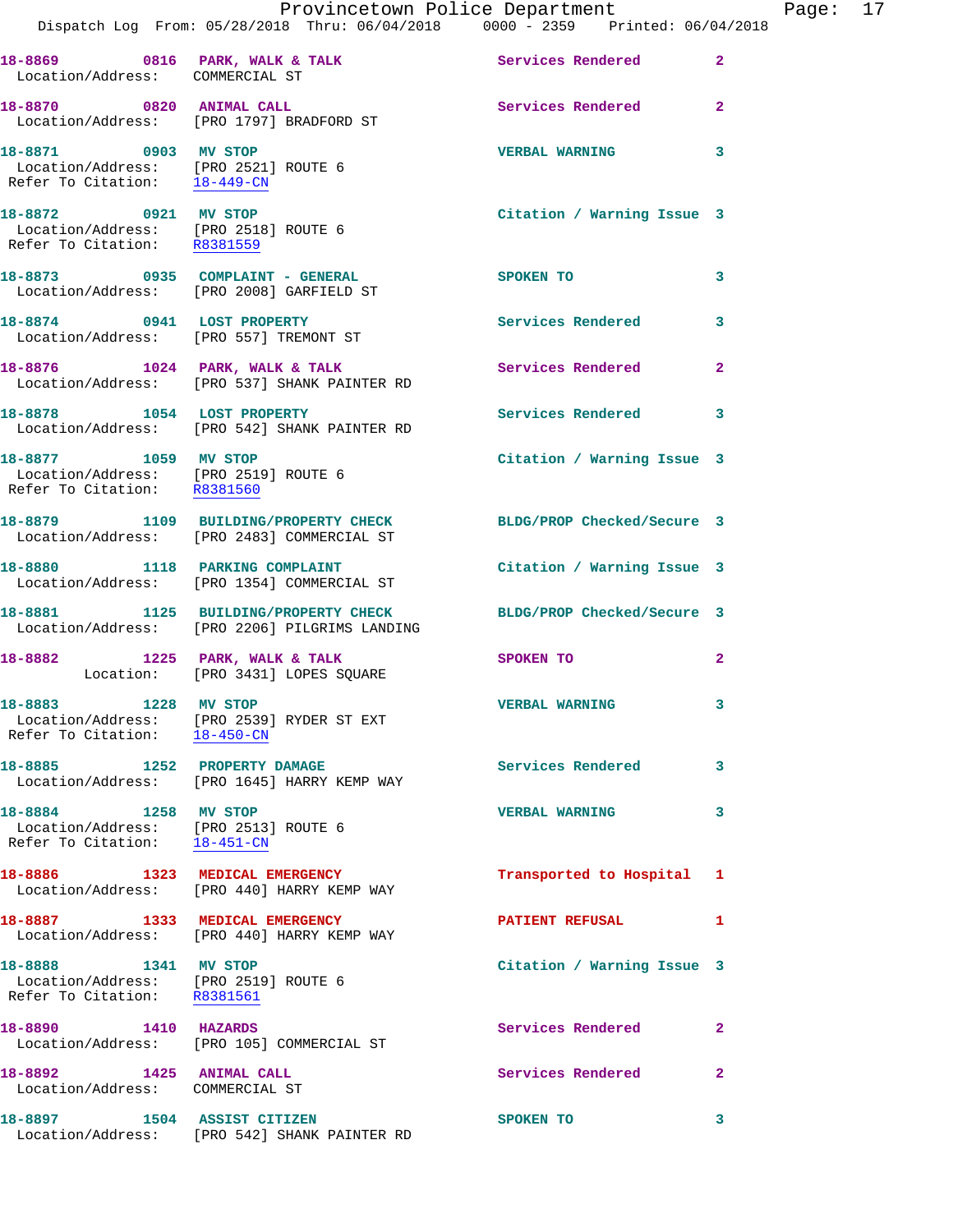|                                                                     | 18-8894 1505 BUILDING/PROPERTY CHECK<br>Location/Address: [PRO 3259] MACMILLAN WHARF                   | BLDG/PROP Checked/Secure 3        |                         |
|---------------------------------------------------------------------|--------------------------------------------------------------------------------------------------------|-----------------------------------|-------------------------|
|                                                                     | 18-8895 1505 BUILDING/PROPERTY CHECK<br>Location/Address: [PRO 526] RYDER ST EXT                       | BLDG/PROP Checked/Secure 3        |                         |
|                                                                     | 18-8896 1506 BUILDING/PROPERTY CHECK<br>Location/Address: [PRO 4080] RYDER ST EXT                      | BLDG/PROP Checked/Secure 3        |                         |
| 18-8899 1536 LOST PROPERTY<br>Location/Address: COMMERCIAL ST       |                                                                                                        | Services Rendered                 | 3                       |
| 18-8902 1610 PARADE<br>Location/Address: COMMERCIAL ST              |                                                                                                        | Services Rendered                 | $\overline{a}$          |
|                                                                     | 18-8901 1634 ANIMAL CALL<br>Location/Address: COMMERCIAL ST + COOK ST                                  | No Action Required                | $\mathbf{2}$            |
| 18-8903 1649 PARKING COMPLAINT                                      | Location/Address: [PRO 1872] COMMERCIAL ST                                                             | Citation / Warning Issue 3        |                         |
|                                                                     | 18-8905   1659   STREET PERFORMER COMPLAINT   SPOKEN TO<br>Location/Address: [PRO 105] COMMERCIAL ST   |                                   | 3                       |
| 18-8906 1752 ALARM - GENERAL                                        | Location/Address: [PRO 440] HARRY KEMP WAY                                                             | BLDG/PROP Checked/Secure 1        |                         |
| 18-8907 1801 MV COMPLAINT<br>Location/Address: ROUTE 6              |                                                                                                        | Could Not Locate                  | $\mathbf{2}$            |
|                                                                     | 18-8909 1853 DISTURBANCE - FIGHT / ARGUMENT SPOKEN TO<br>Location/Address: [PRO 3093] OLD ANN PAGE WAY |                                   | 1                       |
| 18-8911 1923 MEDICAL EMERGENCY                                      | Location/Address: [PRO 3573] PEARL ST                                                                  | <b>PATIENT REFUSAL</b>            | 1                       |
|                                                                     | 18-8912 1929 MEDICAL EMERGENCY<br>Location/Address: [PRO 272] COMMERCIAL ST                            | Transported to Hospital 1         |                         |
| 18-8913 1936 MV COMPLAINT<br>Location/Address: [PRO 2520] PRINCE ST |                                                                                                        | <b>GONE ON ARRIVAL</b>            | $\mathbf{2}$            |
| 18-8917 2032 MV COMPLAINT                                           | Location/Address: [PRO 3478] STABLE PATH                                                               | SPOKEN TO                         | $\mathbf{2}$            |
| 18-8920 2048 GENERAL INFO                                           | Location/Address: [PRO 105] COMMERCIAL ST                                                              | No Action Required                | 3                       |
| 18-8921 2103 LOST PROPERTY<br>Location/Address: COMMERCIAL ST       |                                                                                                        | Services Rendered 3               |                         |
| 18-8914 2111 ASSIST CITIZEN                                         | Location/Address: [PRO 542] SHANK PAINTER RD                                                           | Services Rendered                 | 3                       |
|                                                                     | 18-8922 2116 COMPLAINT - GENERAL<br>Location/Address: [PRO 768] BRADFORD ST                            | No Action Required 3              |                         |
|                                                                     | 18-8923 2124 BUILDING/PROPERTY CHECK<br>Location/Address: [PRO 433] RYDER ST EXT                       | BLDG/PROP Checked/Secure 3        |                         |
| Location/Address: [PRO 3440] ROUTE 6                                | 18-8924 2134 MV OBSERVANCE / ASSIGNMENT Services Rendered                                              |                                   | $\overline{\mathbf{3}}$ |
|                                                                     | 18-8925 2154 BUILDING/PROPERTY CHECK<br>Location/Address: [PRO 3033] COMMERCIAL ST                     | BLDG/PROP Checked/Secure 3        |                         |
|                                                                     | 18-8926 2200 PARK, WALK & TALK<br>Location/Address: COMMERCIAL ST + RYDER ST                           | <b>Services Rendered</b> 2        |                         |
| 18-8927 2206 MV STOP                                                |                                                                                                        | <b>VERBAL WARNING</b><br>$\sim$ 3 |                         |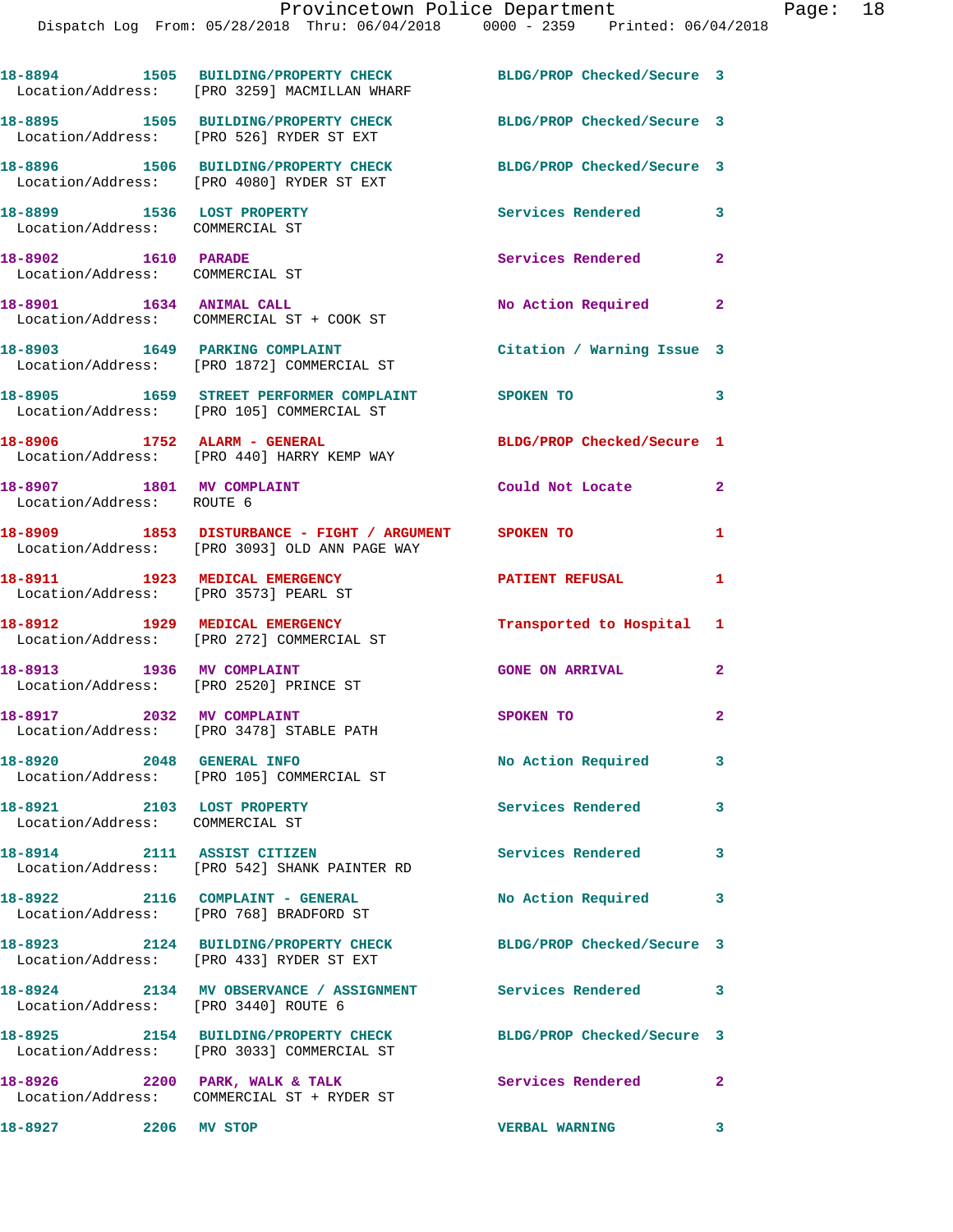|                                                               | Dispatch Log From: 05/28/2018 Thru: 06/04/2018 0000 - 2359 Printed: 06/04/2018                                | Provincetown Police Department Fage: 19                                                                                                                                                                                                                                        |                         |              |  |
|---------------------------------------------------------------|---------------------------------------------------------------------------------------------------------------|--------------------------------------------------------------------------------------------------------------------------------------------------------------------------------------------------------------------------------------------------------------------------------|-------------------------|--------------|--|
| Refer To Citation: 18-452-CN                                  | Location/Address: [PRO 399] COMMERCIAL ST                                                                     |                                                                                                                                                                                                                                                                                |                         |              |  |
|                                                               | 18-8929 2209 ASSIST CITIZEN Services Rendered 3<br>Location/Address: [PRO 105] COMMERCIAL ST                  |                                                                                                                                                                                                                                                                                |                         |              |  |
|                                                               | 18-8928 2211 BUILDING/PROPERTY CHECK BLDG/PROP Checked/Secure 3<br>Location/Address: [PRO 2500] COMMERCIAL ST |                                                                                                                                                                                                                                                                                |                         |              |  |
|                                                               | 18-8930 2252 SERVICE CALL - POLICE Services Rendered 3<br>Location/Address: [PRO 3443] COMMERCIAL ST          |                                                                                                                                                                                                                                                                                |                         |              |  |
|                                                               | 18-8932  2309  PARK, WALK & TALK  No Action Required  2<br>Location: CENTER ROAM                              |                                                                                                                                                                                                                                                                                |                         |              |  |
|                                                               | 18-8933 2318 BAR CHECK<br>Location/Address: [PRO 3276] COMMERCIAL ST                                          | No Action Required 2                                                                                                                                                                                                                                                           |                         |              |  |
|                                                               | 18-8934 2326 NOISE COMPLAINT<br>Location/Address: [PRO 3619] COMMERCIAL ST                                    | SPOKEN TO NAME OF SPOKEN TO                                                                                                                                                                                                                                                    | $\mathbf{3}$            | $\mathbf{1}$ |  |
|                                                               | 18-8935 2327 BAR CHECK<br>Location/Address: [PRO 3443] COMMERCIAL ST                                          | No Action Required                                                                                                                                                                                                                                                             | $\mathbf{2}$            |              |  |
|                                                               | 18-8936 2330 DISTURBANCE - FIGHT / ARGUMENT Investigated<br>Location/Address: [PRO 106] COMMERCIAL ST         | $\sim$ 1.0 $\sim$ 1.0 $\sim$ 1.0 $\sim$ 1.0 $\sim$ 1.0 $\sim$ 1.0 $\sim$ 1.0 $\sim$ 1.0 $\sim$ 1.0 $\sim$ 1.0 $\sim$ 1.0 $\sim$ 1.0 $\sim$ 1.0 $\sim$ 1.0 $\sim$ 1.0 $\sim$ 1.0 $\sim$ 1.0 $\sim$ 1.0 $\sim$ 1.0 $\sim$ 1.0 $\sim$ 1.0 $\sim$ 1.0 $\sim$ 1.0 $\sim$ 1.0 $\sim$ |                         | $\mathbf{2}$ |  |
|                                                               | 18-8937 2346 DISTURBANCE - FIGHT / ARGUMENT SPOKEN TO<br>Location/Address: [PRO 165] COMMERCIAL ST            |                                                                                                                                                                                                                                                                                | 1                       |              |  |
| For Date: $06/03/2018$ - Sunday                               |                                                                                                               |                                                                                                                                                                                                                                                                                |                         |              |  |
|                                                               | 18-8938 0024 MV COMPLAINT<br>Location/Address: [PRO 3478] STABLE PATH                                         | <b>Services Rendered</b>                                                                                                                                                                                                                                                       | $\mathbf{2}$            |              |  |
|                                                               | 18-8939 0049 DISTURBANCE - FIGHT / ARGUMENT SPOKEN TO<br>Location/Address: [PRO 3443] COMMERCIAL ST           |                                                                                                                                                                                                                                                                                | $\mathbf{1}$            |              |  |
|                                                               | 18-8941 0112 MV OBSERVANCE / ASSIGNMENT Services Rendered<br>Location/Address: [PRO 595] BRADFORD ST          |                                                                                                                                                                                                                                                                                | $\overline{\mathbf{3}}$ |              |  |
|                                                               | 18-8942 0133 ASSIST CITIZEN<br>Location/Address: [PRO 595] BRADFORD ST                                        | Services Rendered 3                                                                                                                                                                                                                                                            |                         |              |  |
|                                                               | 18-8943 0136 BUILDING/PROPERTY CHECK BLDG/PROP Checked/Secure 3<br>Location/Address: [PRO 182] COMMERCIAL ST  |                                                                                                                                                                                                                                                                                |                         |              |  |
| 18-8944 0137 MV STOP                                          | Location: [PRO 3672] TOWN LINE<br>Refer To Citation: $\frac{18-453-CN}{}$                                     | <b>VERBAL WARNING</b>                                                                                                                                                                                                                                                          | $\mathbf{3}$            |              |  |
| 18-8945 0140 LOST PROPERTY<br>Location/Address: COMMERCIAL ST |                                                                                                               | Services Rendered 3                                                                                                                                                                                                                                                            |                         |              |  |
|                                                               | 18-8947 0209 COMPLAINT - GENERAL<br>Location/Address: [PRO 539] SHANK PAINTER RD                              | <b>SPOKEN TO</b>                                                                                                                                                                                                                                                               | $\mathbf{3}$            |              |  |
| Location/Address: SNAIL RD + ROUTE 6                          | 18-8948 0438 MV OBSERVANCE / ASSIGNMENT Services Rendered                                                     |                                                                                                                                                                                                                                                                                | $\overline{\mathbf{3}}$ |              |  |
|                                                               | 18-8949 0458 BUILDING/PROPERTY CHECK Services Rendered 3<br>Location/Address: [PRO 1638] COMMERCIAL ST        |                                                                                                                                                                                                                                                                                |                         |              |  |
|                                                               | 18-8950 0502 BUILDING/PROPERTY CHECK<br>Location/Address: [PRO 1645] HARRY KEMP WAY                           | Services Rendered                                                                                                                                                                                                                                                              | 3                       |              |  |
| Location/Address: ROUTE 6                                     | 18-8951 0525 MV OBSERVANCE / ASSIGNMENT Services Rendered 3                                                   |                                                                                                                                                                                                                                                                                |                         |              |  |
|                                                               | 18-8952 0538 BUILDING/PROPERTY CHECK Services Rendered 3                                                      |                                                                                                                                                                                                                                                                                |                         |              |  |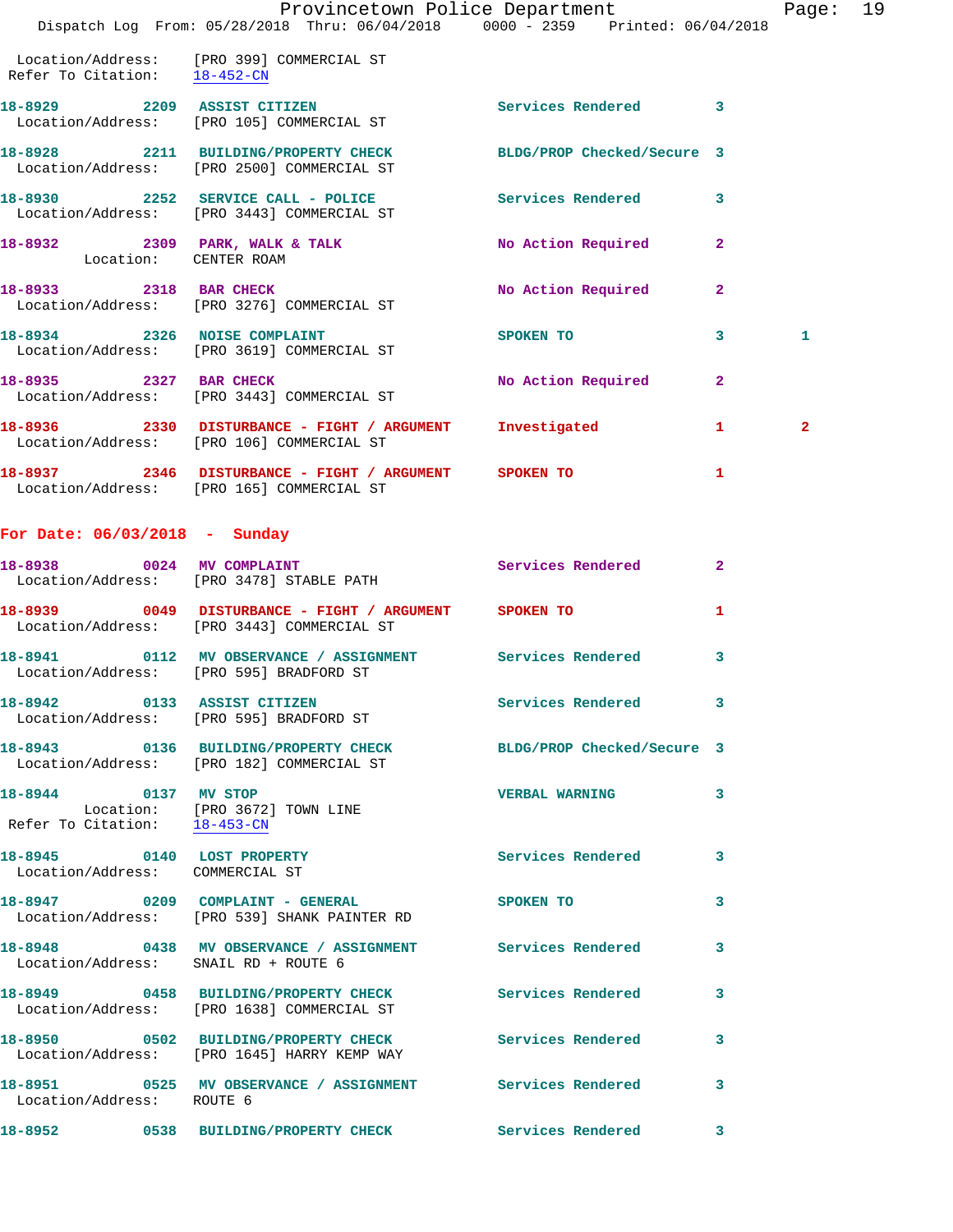|                                                                                        | Provincetown Police Department<br>Dispatch Log From: 05/28/2018 Thru: 06/04/2018 0000 - 2359 Printed: 06/04/2018 |                            |                |
|----------------------------------------------------------------------------------------|------------------------------------------------------------------------------------------------------------------|----------------------------|----------------|
|                                                                                        | Location/Address: [PRO 3430] COMMERCIAL ST                                                                       |                            |                |
| Location/Address: [PRO 413] CONWELL ST                                                 | 18-8953 0559 BUILDING/PROPERTY CHECK                                                                             | BLDG/PROP Checked/Secure 3 |                |
| Refer To Accident: 18-41-AC                                                            | 18-8955 0625 MV COLLISION<br>Location/Address: [PRO 1645] HARRY KEMP WAY                                         | Vehicle Towed              | 1              |
| Location/Address: [PRO 554] TREMONT ST                                                 | 18-8954 0630 BUILDING/PROPERTY CHECK BLDG/PROP Checked/Secure 3                                                  |                            |                |
| Refer To Accident: 18-41-AC                                                            | 18-8956 0732 TRAFFIC CONTROL<br>Location/Address: [PRO 2929] HOWLAND ST                                          | <b>Services Rendered</b>   | 3              |
|                                                                                        | 18-8957 0758 BUILDING/PROPERTY CHECK<br>Location/Address: [PRO 3259] MACMILLAN WHARF                             | <b>Services Rendered</b>   | 3              |
|                                                                                        | 18-8958 0830 BUILDING/PROPERTY CHECK<br>Location/Address: [PRO 2483] COMMERCIAL ST                               | <b>Services Rendered</b>   | 3              |
|                                                                                        | 18-8960 0917 MEDICAL EMERGENCY<br>Location/Address: [PRO 440] HARRY KEMP WAY                                     | Transported to Hospital    | 1              |
| 18-8961 0934 MV COMPLAINT<br>Location/Address: COMMERCIAL ST                           |                                                                                                                  | Services Rendered          | $\overline{a}$ |
|                                                                                        | 18-8962 0944 BUILDING/PROPERTY CHECK<br>Location/Address: [PRO 3259] MACMILLAN WHARF                             | <b>Services Rendered</b>   | 3              |
|                                                                                        | 18-8963 0958 MV OBSERVANCE / ASSIGNMENT Services Rendered<br>Location/Address: HIGH POLE HILL + BRADFORD ST      |                            | 3              |
| 18-8965 1045 MV STOP                                                                   | Location/Address: [PRO 3004] BRADFORD ST<br>Refer To Citation: 18-454-CN                                         | <b>VERBAL WARNING</b>      | 3              |
|                                                                                        | 18-8967 1142 PARK, WALK & TALK<br>Location/Address: [PRO 3442] COMMERCIAL ST                                     | No Action Required         | $\mathbf{2}$   |
| 1148 HAZARDS<br>18-8969                                                                | Location/Address: [PRO 3148] COMMERCIAL ST                                                                       | Removed Hazard             | $\mathbf{2}$   |
| Location/Address: [PRO 2479] ROUTE 6                                                   | 18-8968 1153 MV OBSERVANCE / ASSIGNMENT Services Rendered                                                        |                            | 3              |
|                                                                                        | 18-8970 1216 PARK, WALK & TALK<br>Location: [PRO 3431] LOPES SQUARE                                              | <b>Services Rendered</b>   | $\overline{a}$ |
| 18-8972 1254 MV COMPLAINT                                                              | Location/Address: [PRO 542] SHANK PAINTER RD                                                                     | No Action Required         | $\overline{a}$ |
| Location/Address: [PRO 2521] ROUTE 6                                                   | 18-8973 1322 MV OBSERVANCE / ASSIGNMENT Services Rendered                                                        |                            | 3              |
|                                                                                        | 18-8975 1343 BUILDING/PROPERTY CHECK Services Rendered<br>Location/Address: [PRO 447] JEROME SMITH RD            |                            | 3              |
|                                                                                        | 18-8974 1348 MV OBSERVANCE / ASSIGNMENT Services Rendered<br>Location/Address: RYDER ST + BRADFORD ST            |                            | 3              |
|                                                                                        | 18-8976 1355 MV OBSERVANCE / ASSIGNMENT Services Rendered<br>Location/Address: NELSON AVE + STEARNS AVE          |                            | 3              |
|                                                                                        | 18-8977 1447 LOST PROPERTY<br>Location/Address: [PRO 2489] BRADFORD ST                                           | <b>Services Rendered</b>   | 3              |
| 18-8979 1531 MV STOP<br>Location/Address: NICKERSON ST<br>Refer To Citation: 18-455-CN |                                                                                                                  | <b>VERBAL WARNING</b>      | 3              |

Page:  $20$ <br> $18$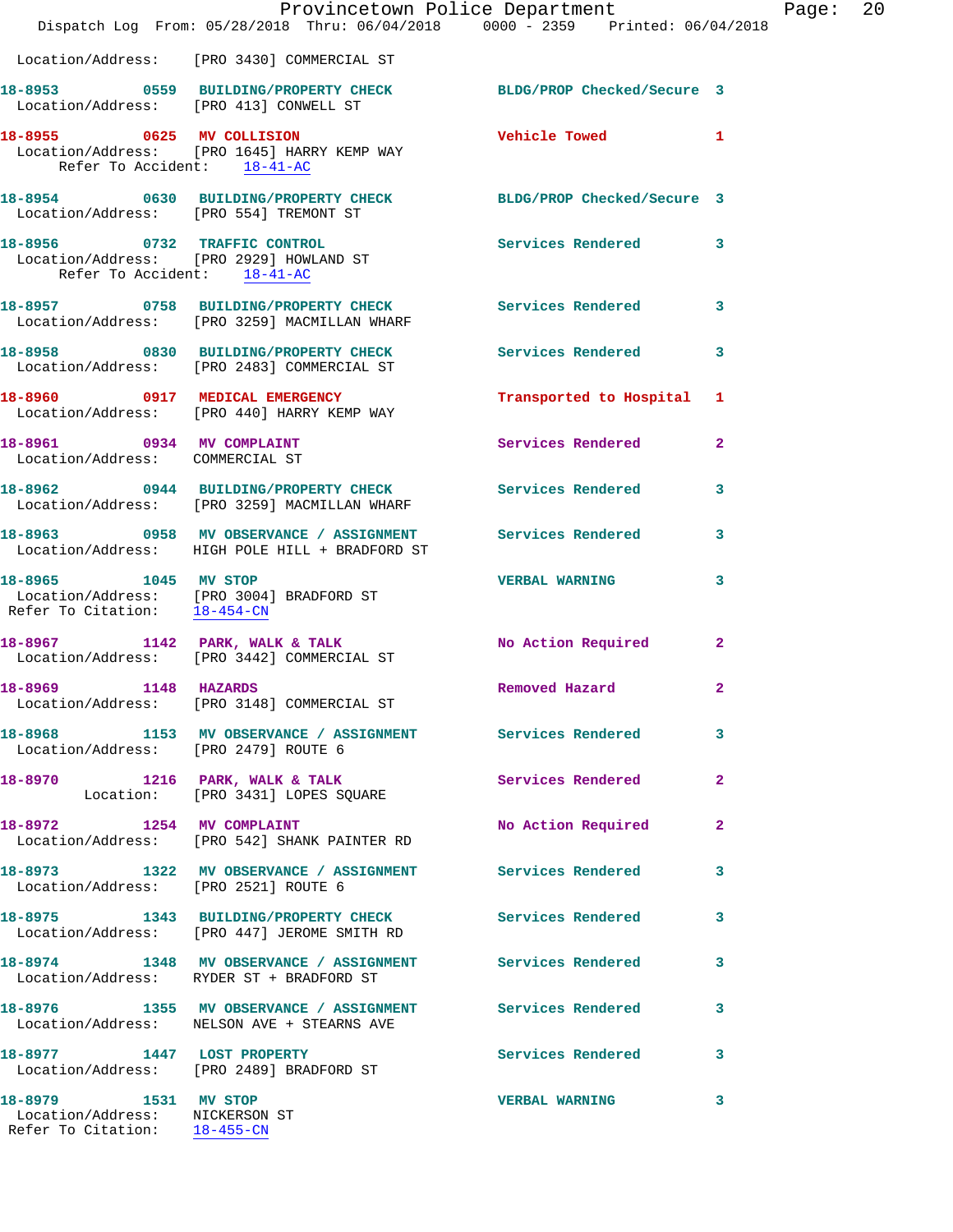|                                      | 18-8981 1537 MARINE EMERGENCY<br>Location/Address: [PRO 2543] MACMILLAN WHARF                                    | <b>PATIENT REFUSAL</b>     | $\mathbf{2}$            |
|--------------------------------------|------------------------------------------------------------------------------------------------------------------|----------------------------|-------------------------|
|                                      | 18-8980 1550 PARK, WALK & TALK<br>Location/Address: [PRO 285] COMMERCIAL ST                                      | Services Rendered          | $\overline{a}$          |
|                                      | 18-8982 1616 ASSIST DEPARTMENT / MUTUAL AID Services Rendered<br>Location/Address: [PRO 2490] PROVINCELANDS RD   |                            | $\overline{\mathbf{3}}$ |
| 18-8983 1708 BAR CHECK               | Location/Address: [PRO 2750] COMMERCIAL ST                                                                       | BLDG/PROP Checked/Secure 2 |                         |
| 18-8984 1714 BAR CHECK               | Location/Address: [PRO 208] COMMERCIAL ST                                                                        | Services Rendered 2        |                         |
|                                      | 18-8987 1834 BUILDING/PROPERTY CHECK BLDG/PROP Checked/Secure 3<br>Location/Address: [PRO 2206] PILGRIMS LANDING |                            |                         |
| 18-8988 1922 911 - GENERAL           | Location/Address: [PRO 63] BRADFORD ST EXT                                                                       | SPOKEN TO                  | 1                       |
|                                      | 18-8990 1940 BUILDING/PROPERTY CHECK<br>Location/Address: [PRO 2500] COMMERCIAL ST                               | BLDG/PROP Checked/Secure 3 |                         |
|                                      | 18-8991 1949 MV COMPLAINT<br>Location/Address: [PRO 1247] COMMERCIAL ST                                          | Services Rendered 2        |                         |
|                                      | 18-8994 2027 BUILDING/PROPERTY CHECK<br>Location/Address: [PRO 2500] COMMERCIAL ST                               | BLDG/PROP Checked/Secure 3 |                         |
|                                      | 18-8995 2034 FIRE - CIGARETTE CAN<br>Location/Address: [PRO 105] COMMERCIAL ST                                   | Extinguished               | 1                       |
|                                      | 18-8998 2112 BUILDING/PROPERTY CHECK<br>Location/Address: [PRO 3033] COMMERCIAL ST                               | BLDG/PROP Checked/Secure 3 |                         |
|                                      | 18-8999 2119 MV DISABLED<br>Location/Address: [PRO 2499] RACE POINT RD                                           | Services Rendered          | $\mathbf{2}$            |
| 18-9001 2126 COMPLAINT - GENERAL     | Location/Address: [PRO 991] MECHANIC ST                                                                          | SPOKEN TO                  | 3                       |
|                                      | 18-9003 2133 SUSPICIOUS ACTIVITY<br>Location/Address: [PRO 155] COMMERCIAL ST                                    | Services Rendered 2        |                         |
| 2139 MV DISABLED<br>18-9002          | Location/Address: [PRO 2499] RACE POINT RD                                                                       | <b>Services Rendered</b>   | $\mathbf{2}$            |
|                                      | 18-9004 2200 BUILDING/PROPERTY CHECK<br>Location/Address: [PRO 1638] COMMERCIAL ST                               | BLDG/PROP Checked/Secure 3 |                         |
|                                      | 18-9005 2203 BUILDING/PROPERTY CHECK<br>Location/Address: [PRO 4080] RYDER ST EXT                                | BLDG/PROP Checked/Secure 3 |                         |
|                                      | 18-9006 2204 BUILDING/PROPERTY CHECK<br>Location/Address: [PRO 526] RYDER ST EXT                                 | BLDG/PROP Checked/Secure 3 |                         |
|                                      | 18-9007 2317 BUILDING/PROPERTY CHECK<br>Location/Address: [PRO 105] COMMERCIAL ST                                | BLDG/PROP Checked/Secure 3 |                         |
|                                      | Location/Address: [PRO 175] COMMERCIAL ST                                                                        | BLDG/PROP Checked/Secure 3 |                         |
| Location/Address: ROUTE 6 + SNAIL RD | 18-9008 2333 MV OBSERVANCE / ASSIGNMENT                                                                          | No Action Required         | 3                       |
| 18-9010                              | 2342 BUILDING/PROPERTY CHECK                                                                                     | BLDG/PROP Checked/Secure 3 |                         |

Location/Address: [PRO 3259] MACMILLAN WHARF